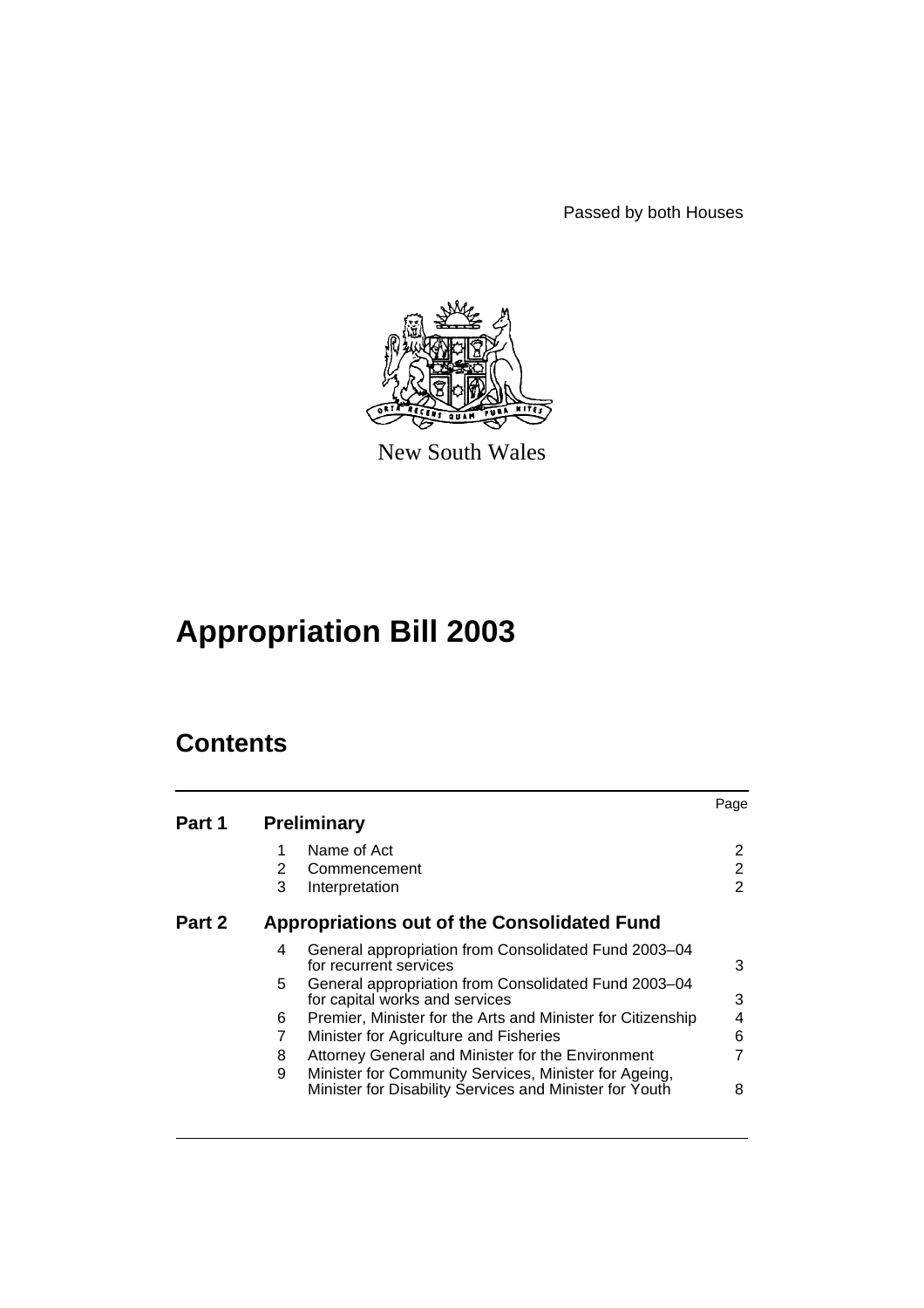# Appropriation Bill 2003

### **Contents**

|        |                   |                                                                                                                           | Page            |
|--------|-------------------|---------------------------------------------------------------------------------------------------------------------------|-----------------|
|        | 10                | Minister for Education and Training and Minister for<br><b>Aboriginal Affairs</b>                                         | 9               |
|        | 11                | Minister for Energy and Utilities and Minister for Science<br>and Medical Research                                        | 10              |
|        | $12 \overline{ }$ | Minister for Gaming and Racing                                                                                            | 10              |
|        | 13                | Minister for Health                                                                                                       | 11              |
|        | 14                | Minister for Infrastructure and Planning and Minister for<br><b>Natural Resources</b>                                     | 12 <sup>2</sup> |
|        | 15                | Minister for Justice                                                                                                      | 13              |
|        | 16                | Minister for Juvenile Justice and Minister for Western<br>Sydney                                                          | 13              |
|        | 17                | <b>Minister for Mineral Resources</b>                                                                                     | 14              |
|        | 18                | Minister for Police                                                                                                       | 15              |
|        | 19                | Minister for Roads and Minister for Housing                                                                               | 16              |
|        | 20                | Minister for Rural Affairs, Minister for Local Government<br>and Minister for Emergency Services                          | 16              |
|        | 21                | Special Minister of State, Minister for Commerce, Minister<br>for Industrial Relations and Minister for the Central Coast | 17              |
|        | 22                | Minister for Tourism and Sport and Recreation and Minister<br>for Women                                                   | 18              |
|        | 23                | Minister for Transport Services and Minister for the Hunter                                                               | 19              |
|        | 24                | <b>Treasurer and Minister for State Development</b>                                                                       | 19              |
| Part 3 | <b>General</b>    |                                                                                                                           |                 |
|        | 25<br>26          | Variation of authorised payments from Consolidated Fund<br>Appointment of person to carry out the functions of the        | 21              |
|        |                   | Treasurer under section 25                                                                                                | 21              |

[27 Delayed restructures 22](#page-23-0)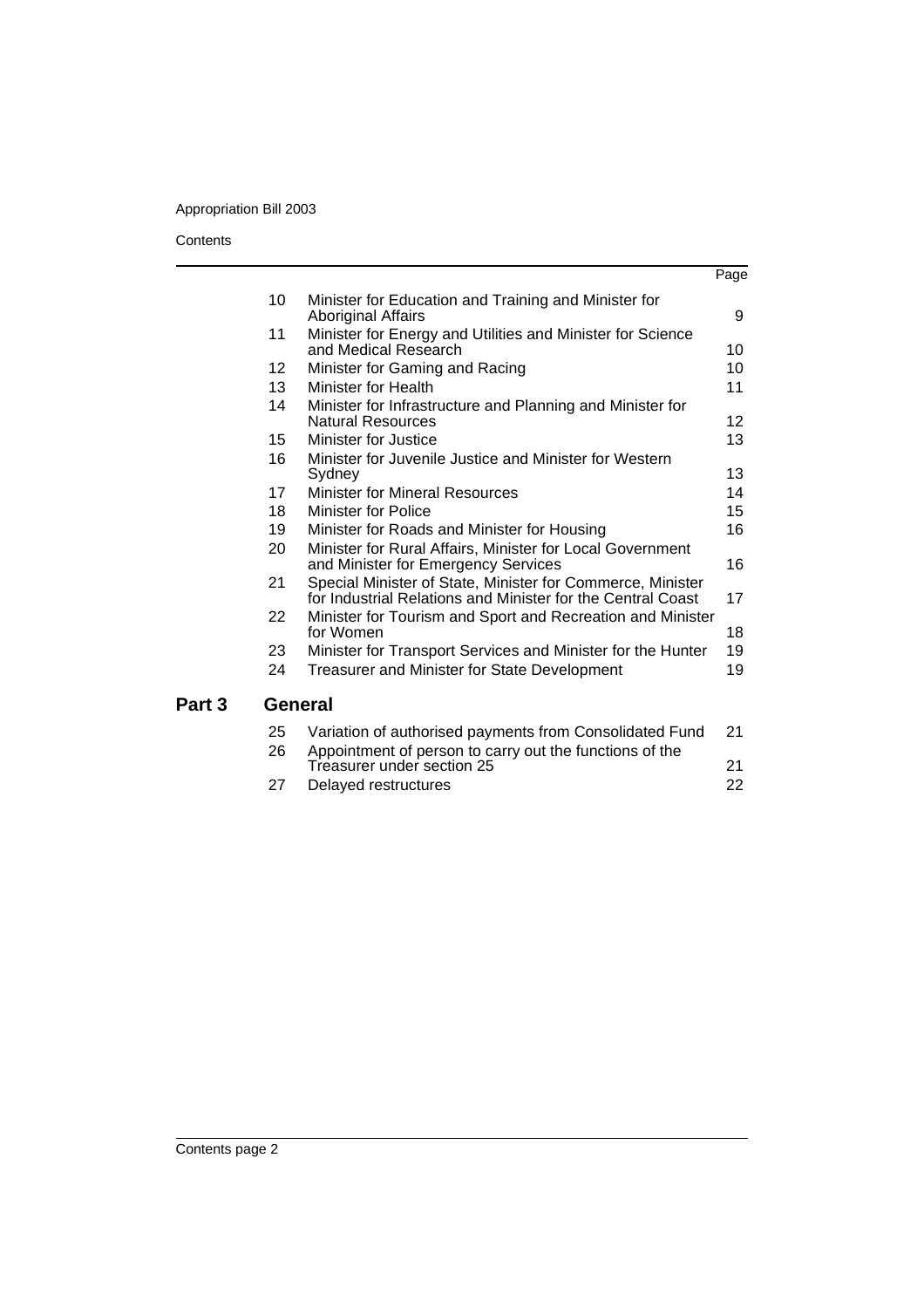*I certify that this PUBLIC BILL, which originated in the LEGISLATIVE ASSEMBLY, has finally passed the LEGISLATIVE COUNCIL and the LEGISLATIVE ASSEMBLY of NEW SOUTH WALES.*

> *Clerk of the Legislative Assembly. Legislative Assembly, Sydney, , 2003*



New South Wales

# **Appropriation Bill 2003**

Act No , 2003

An Act to appropriate out of the Consolidated Fund sums for the recurrent services and capital works and services of the Government for the year 2003–04.

See also Appropriation (Parliament) Act 2003, Appropriation (Special Offices) Act 2003, State Revenue Legislation Amendment Act 2003.

*I have examined this Bill, and find it to correspond in all respects with the Bill as finally passed by both Houses.*

*Chairman of Committees of the Legislative Assembly.*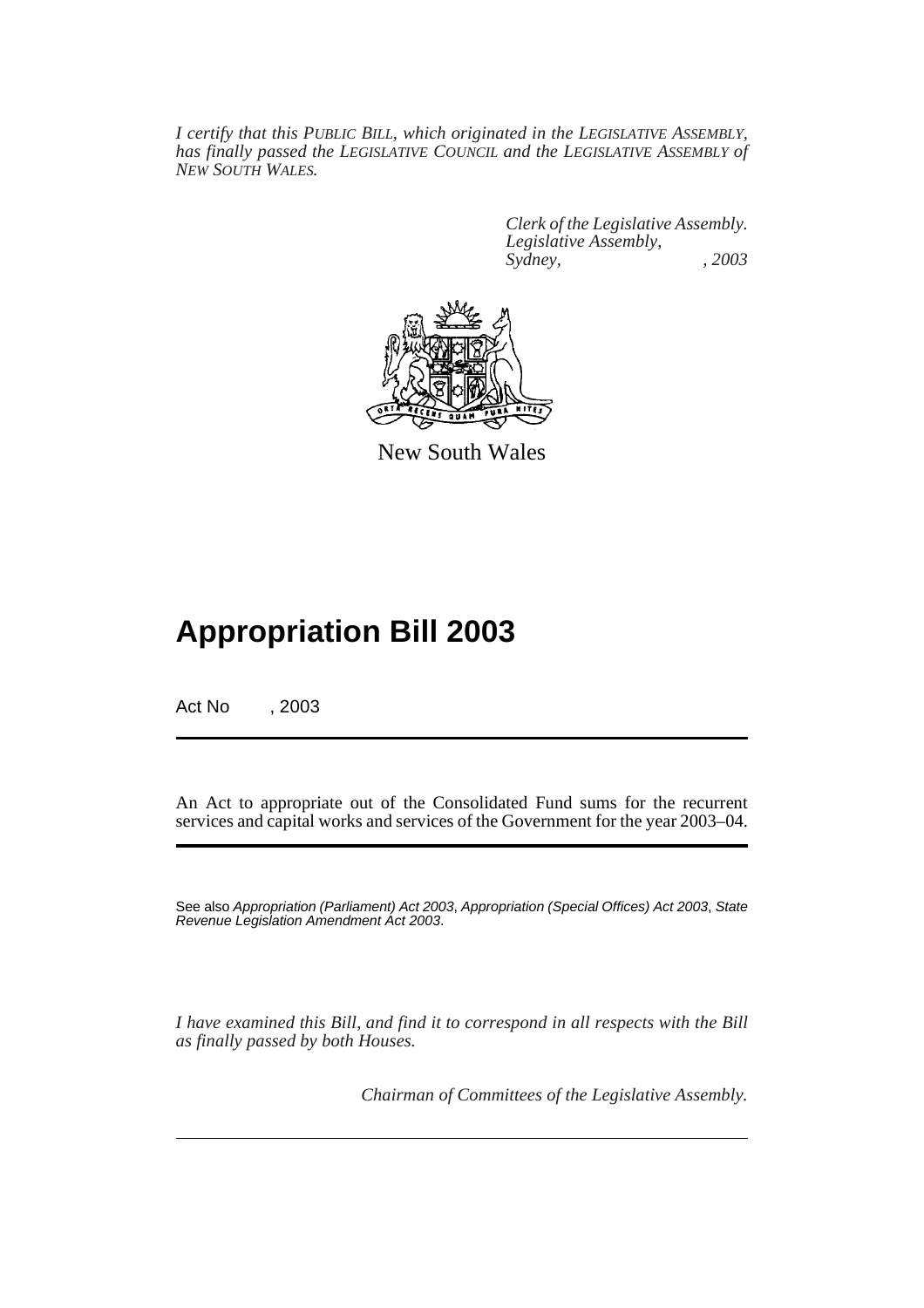# Clause 1 Appropriation Bill 2003

Part 1 Preliminary

# **The Legislature of New South Wales enacts:**

# <span id="page-3-1"></span><span id="page-3-0"></span>**Part 1 Preliminary**

## **1 Name of Act**

This Act is the *Appropriation Act 2003*.

# <span id="page-3-2"></span>**2 Commencement**

This Act commences or is taken to have commenced on 1 July 2003.

## <span id="page-3-3"></span>**3 Interpretation**

In this Act, a reference to the year 2003–04 is a reference to the year from 1 July 2003 to 30 June 2004.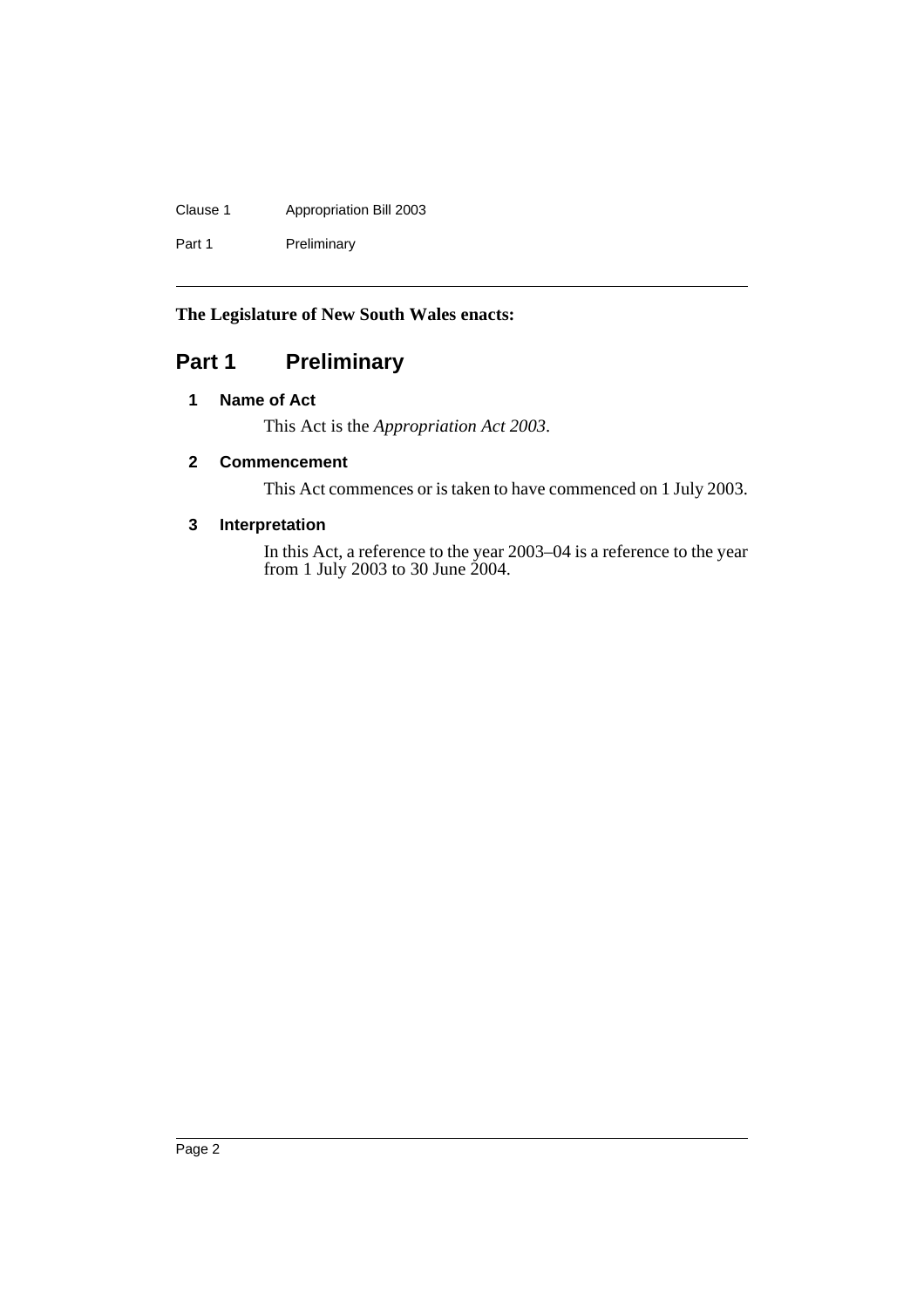| Appropriation Bill 2003                     | Clause 4 |
|---------------------------------------------|----------|
| Appropriations out of the Consolidated Fund | Part 2   |

# <span id="page-4-1"></span><span id="page-4-0"></span>**Part 2 Appropriations out of the Consolidated Fund**

## **4 General appropriation from Consolidated Fund 2003–04 for recurrent services**

- (1) Out of the Consolidated Fund there are hereby appropriated the sums identified in sections 6 to 24, inclusive, as the sums appropriated by this Act for recurrent services, which sums may be issued and applied for or towards the several uses and purposes expressed in those sections for the recurrent services of the Government for the year 2003–04.
- (2) The total sum appropriated out of the Consolidated Fund for the recurrent services of the Government for the year 2003–04, in accordance with the provisions of sections 6 to 24, inclusive, is the sum of \$28,676,477,000.
- (3) Any amounts expended for recurrent services under section 25 of the *Public Finance and Audit Act 1983* or any Supply Act on or after 1 July 2003 and before the date of assent to this Act are taken to have been expended out of such of the sums for recurrent services set out in sections 6 to 24, inclusive, as may be determined by the Treasurer.

## <span id="page-4-2"></span>**5 General appropriation from Consolidated Fund 2003–04 for capital works and services**

- (1) Out of the Consolidated Fund there are hereby appropriated the sums identified in sections 6 to 24, inclusive, as the sums appropriated by this Act for capital works and services, which sums may be issued and applied for or towards the several uses and purposes expressed in those sections for capital works and services for the year 2003–04.
- (2) The total sum appropriated out of the Consolidated Fund for capital works and services for the year 2003–04, in accordance with the provisions of sections 6 to 24, inclusive, is the sum of \$3,589,079,000.
- (3) Any amounts expended for capital works and services under section 25 of the *Public Finance and Audit Act 1983* or any Supply Act on or after 1 July 2003 and before the date of assent to this Act are taken to have been expended out of such of the sums for capital works and services set out in sections 6 to 24, inclusive, as may be determined by the Treasurer.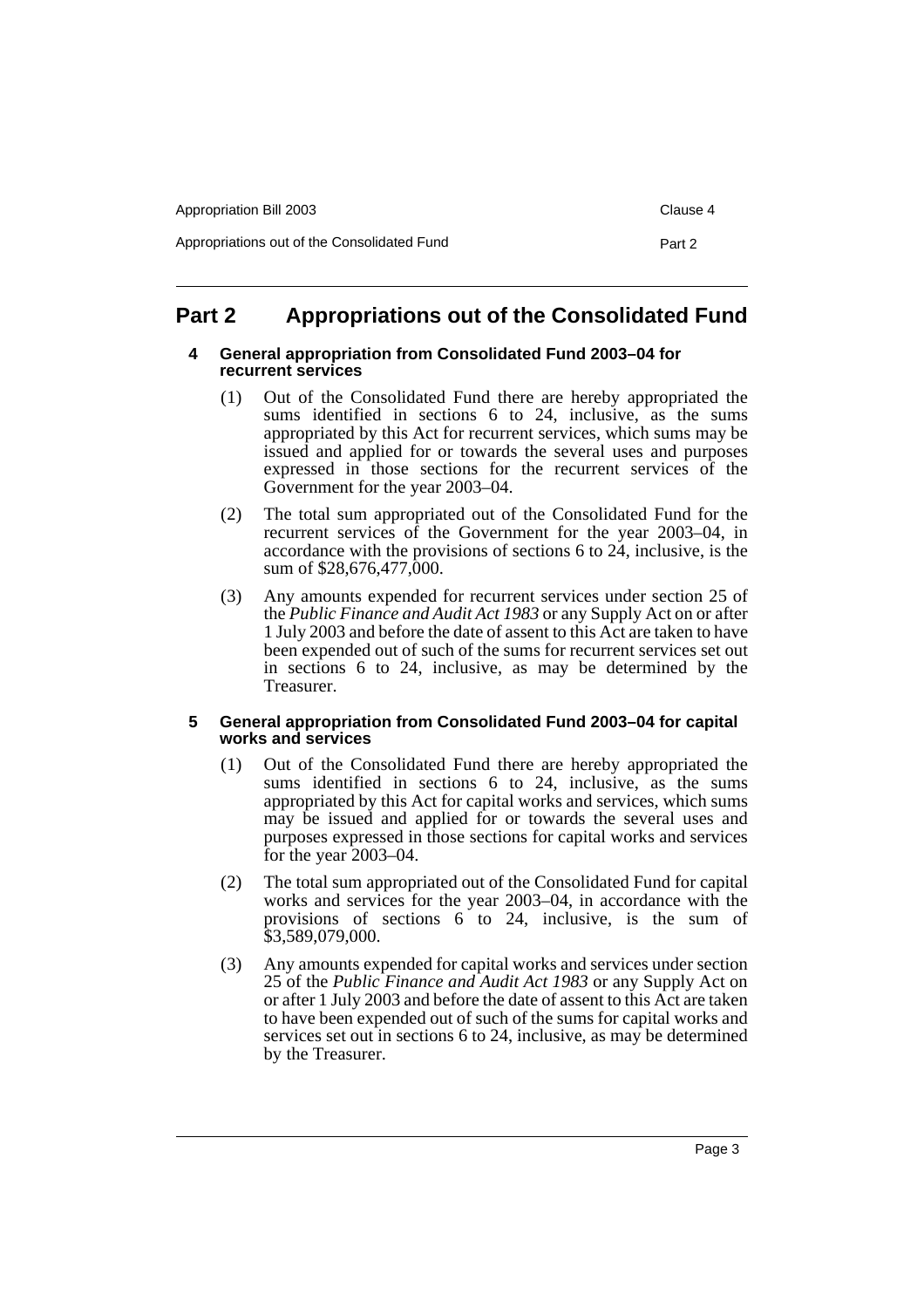#### Clause 6 Appropriation Bill 2003

Part 2 **Appropriations out of the Consolidated Fund** 

## <span id="page-5-0"></span>**6 Premier, Minister for the Arts and Minister for Citizenship**

(1) RECURRENT SERVICES: The sum of \$400,970,000 is hereby appropriated to the Premier, Minister for the Arts and Minister for Citizenship for the recurrent services of the following:

|     |                                                 | \$,000  |
|-----|-------------------------------------------------|---------|
| 01. | <b>Cabinet Office</b>                           | 22,392  |
| 02. | Parliamentary Counsel's Office                  | 5,018   |
| 03. | Premier's Department                            | 113,684 |
| 04. | Independent Pricing and Regulatory Tribunal     | 14,089  |
| 05. | Sustainable Energy Development Authority        | 8,839   |
| 06. | Ministry for the Arts                           | 81,229  |
| 07. | State Library of New South Wales                | 50,059  |
| 08. | Australian Museum                               | 22,511  |
| 09. | Museum of Applied Arts and Sciences             | 28,092  |
| 10. | <b>Historic Houses Trust of New South Wales</b> | 15,660  |
| 11. | Art Gallery of New South Wales                  | 16,799  |
| 12. | <b>State Records Authority</b>                  | 5,145   |
| 13. | New South Wales Film and Television Office      | 7,427   |
| 14. | <b>Community Relations Commission</b>           | 10,026  |
|     | Total, Recurrent Services                       | 400,970 |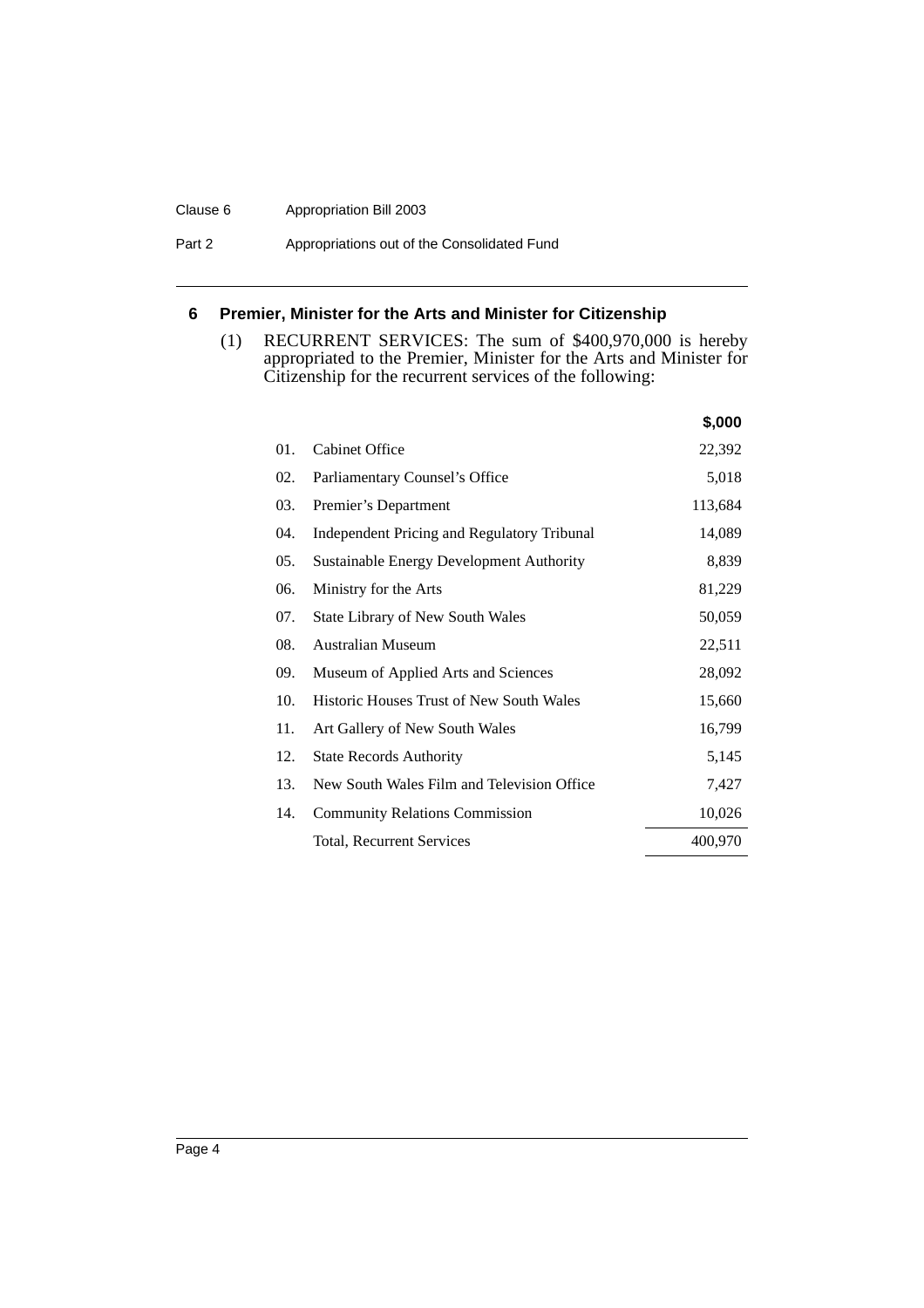| Appropriation Bill 2003                     | Clause 6 |
|---------------------------------------------|----------|
| Appropriations out of the Consolidated Fund | Part 2   |

(2) CAPITAL WORKS AND SERVICES: The sum of \$49,972,000 is hereby appropriated to the Premier, Minister for the Arts and Minister for Citizenship for the capital works and services of the following:

|     |                                                 | \$,000 |
|-----|-------------------------------------------------|--------|
| 01. | <b>Cabinet Office</b>                           | 10     |
| 02. | Parliamentary Counsel's Office                  | 930    |
| 03. | Premier's Department                            | 645    |
| 04. | Independent Pricing and Regulatory Tribunal     | 180    |
| 05. | Sustainable Energy Development Authority        | 1,000  |
| 06. | Ministry for the Arts                           | 3,882  |
| 07. | <b>State Library of New South Wales</b>         | 13,581 |
| 08. | <b>Australian Museum</b>                        | 6,200  |
| 09. | Museum of Applied Arts and Sciences             | 11,458 |
| 10. | <b>Historic Houses Trust of New South Wales</b> | 9,212  |
| 11. | Art Gallery of New South Wales                  | 2,027  |
| 12. | <b>State Records Authority</b>                  | 345    |
| 13. | New South Wales Film and Television Office      | 44     |
| 14. | <b>Community Relations Commission</b>           | 458    |
|     | Total, Capital Works and Services               | 49,972 |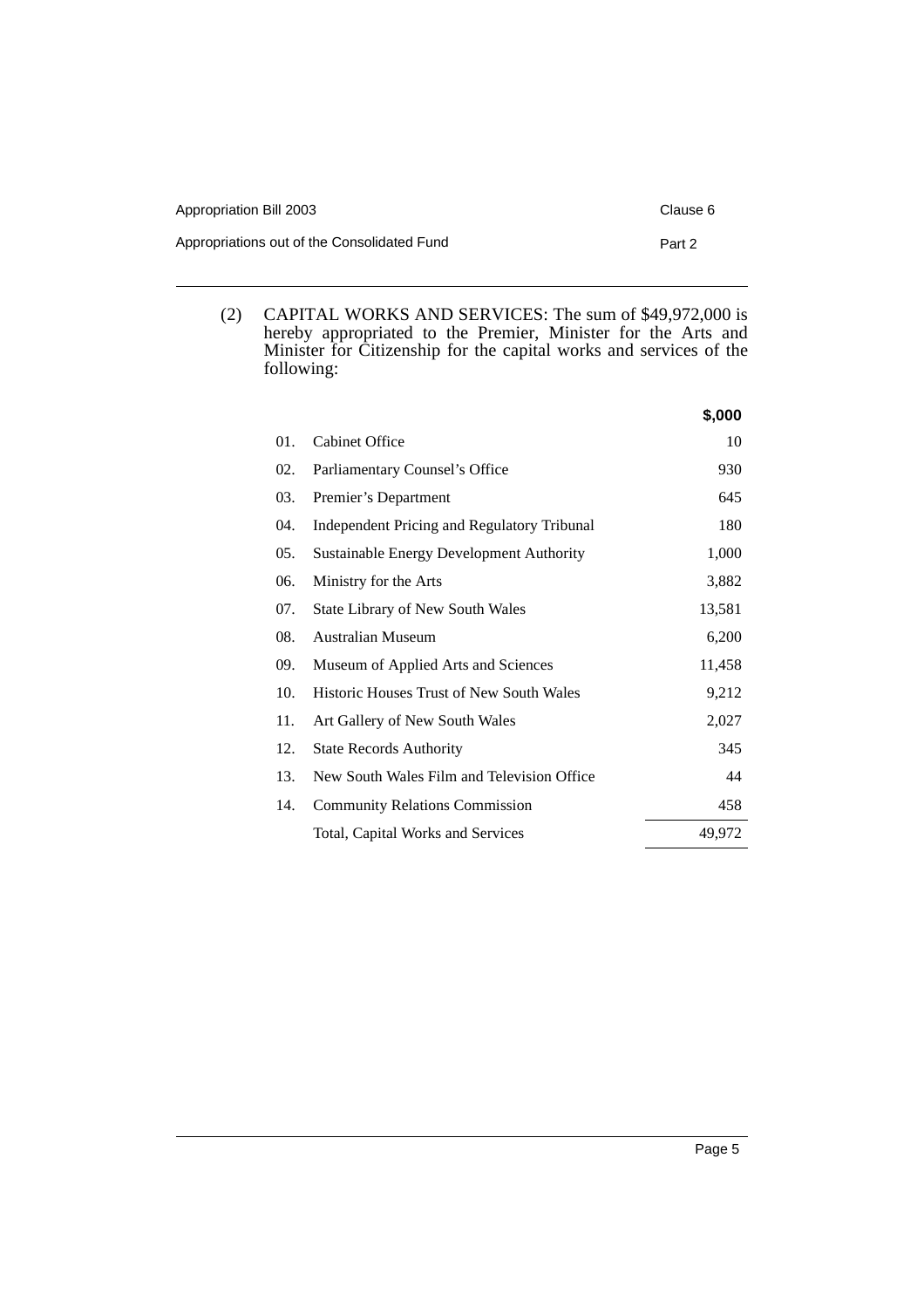#### Clause 7 Appropriation Bill 2003

## Part 2 **Appropriations out of the Consolidated Fund**

# <span id="page-7-0"></span>**7 Minister for Agriculture and Fisheries**

(1) RECURRENT SERVICES: The sum of \$244,044,000 is hereby appropriated to the Minister for Agriculture and Fisheries for the recurrent services of the following:

|     |                                   | \$,000  |
|-----|-----------------------------------|---------|
| 01. | Department of Agriculture         | 184,827 |
| 02. | <b>Rural Assistance Authority</b> | 23,966  |
| 03. | New South Wales Fisheries         | 35,251  |
|     | Total, Recurrent Services         | 244.044 |

(2) CAPITAL WORKS AND SERVICES: The sum of \$11,042,000 is hereby appropriated to the Minister for Agriculture and Fisheries for the capital works and services of the following:

|     |                                   | \$,000 |
|-----|-----------------------------------|--------|
| 01. | Department of Agriculture         | 9.147  |
| 02. | Rural Assistance Authority        | 140    |
| 03. | New South Wales Fisheries         | 1,755  |
|     | Total, Capital Works and Services | 11,042 |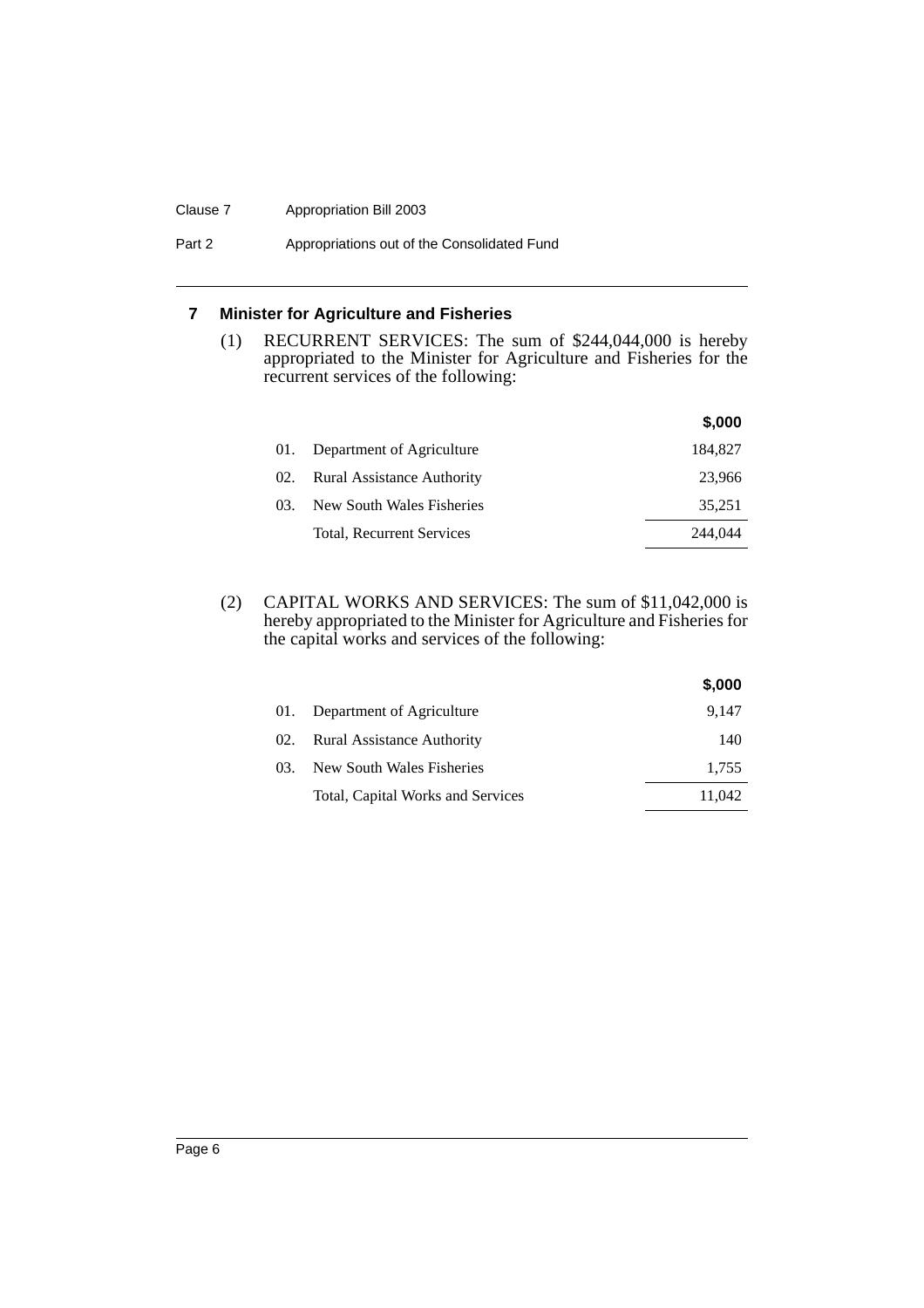| Appropriation Bill 2003                     | Clause 8 |
|---------------------------------------------|----------|
| Appropriations out of the Consolidated Fund | Part 2   |

## <span id="page-8-0"></span>**8 Attorney General and Minister for the Environment**

(1) RECURRENT SERVICES: The sum of \$734,102,000 is hereby appropriated to the Attorney General and Minister for the Environment for the recurrent services of the following:

|                  |                                         | \$,000  |
|------------------|-----------------------------------------|---------|
| 01.              | <b>Attorney General's Department</b>    | 336,826 |
| 02.              | Judicial Commission of New South Wales  | 3,456   |
| 03.              | Legal Aid Commission of New South Wales | 67,499  |
| 04.              | <b>Environment Protection Authority</b> | 95,621  |
| 0.5 <sub>1</sub> | <b>Environmental Trust</b>              | 15,603  |
| 06.              | National Parks and Wildlife Service     | 198.792 |
| 07.              | Royal Botanic Gardens and Domain Trust  | 16,305  |
|                  | Total, Recurrent Services               | 734.102 |

(2) CAPITAL WORKS AND SERVICES: The sum of \$93,694,000 is hereby appropriated to the Attorney General and Minister for the Environment for the capital works and services of the following:

|     |                                         | \$,000 |
|-----|-----------------------------------------|--------|
| 01. | <b>Attorney General's Department</b>    | 59,487 |
| 02. | Judicial Commission of New South Wales  | 48     |
| 03. | Legal Aid Commission of New South Wales | 2,179  |
| 04. | <b>Environment Protection Authority</b> | 3,179  |
| 05. | National Parks and Wildlife Service     | 26,144 |
| 06. | Royal Botanic Gardens and Domain Trust  | 2,657  |
|     | Total, Capital Works and Services       | 93.694 |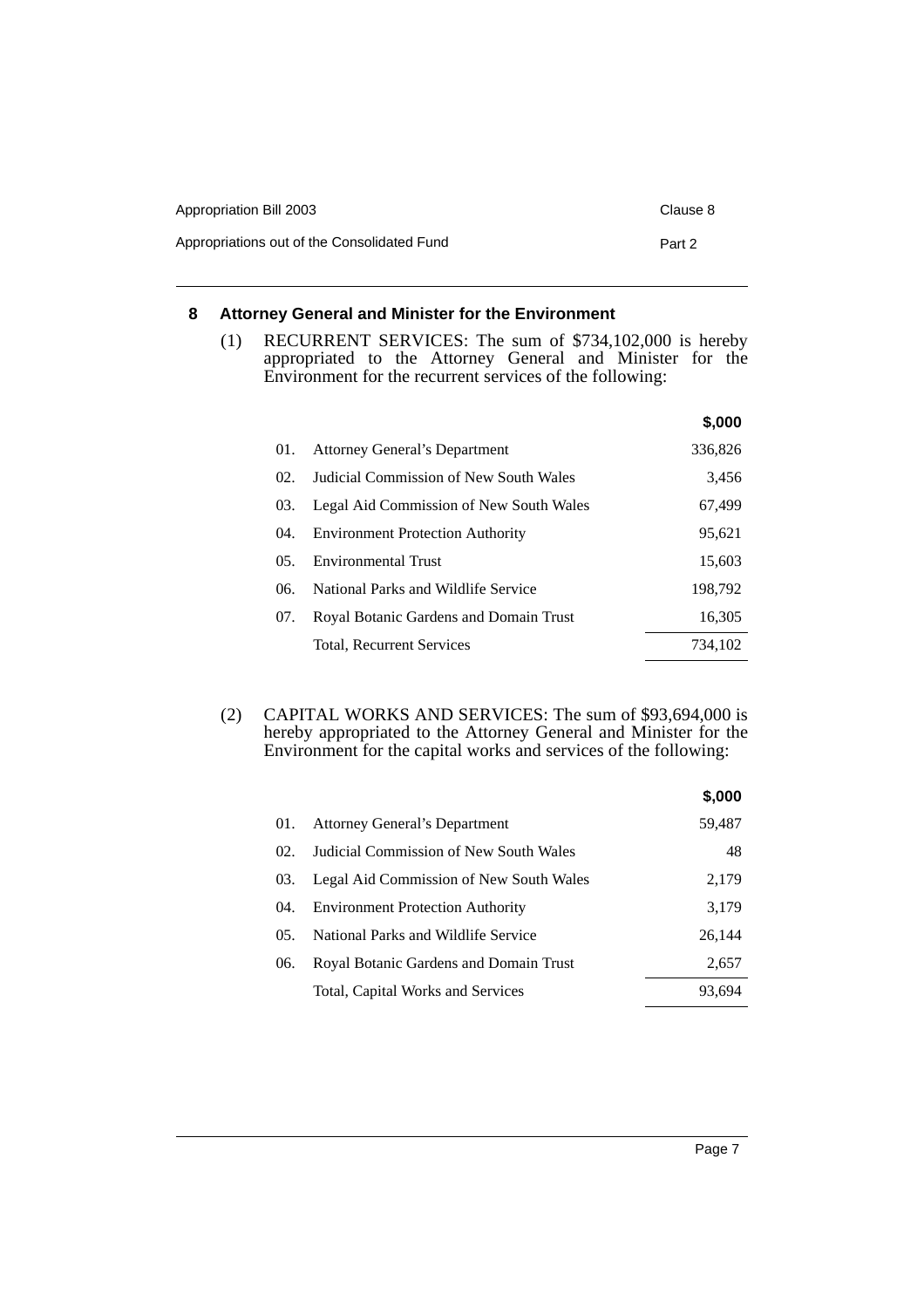#### Clause 9 Appropriation Bill 2003

## Part 2 **Appropriations out of the Consolidated Fund**

### <span id="page-9-0"></span>**9 Minister for Community Services, Minister for Ageing, Minister for Disability Services and Minister for Youth**

(1) RECURRENT SERVICES: The sum of \$1,951,500,000 is hereby appropriated to the Minister for Community Services, Minister for Ageing, Minister for Disability Services and Minister for Youth for the recurrent services of the following:

|       |                                                | J.UUU     |
|-------|------------------------------------------------|-----------|
| 01.   | Department of Community Services               | 752.841   |
| 02.   | Office of the Children's Guardian              | 2,667     |
| 03.   | Department of Ageing, Disability and Home Care | 1,189,932 |
| (1)4. | Commission for Children and Young People       | 6,060     |
|       | Total, Recurrent Services                      | 1,951,500 |

**\$,000**

(2) CAPITAL WORKS AND SERVICES: The sum of \$29,210,000 is hereby appropriated to the Minister for Community Services, Minister for Ageing, Minister for Disability Services and Minister for Youth for the capital works and services of the following:

|      |                                                | \$,000 |
|------|------------------------------------------------|--------|
| 01.  | Department of Community Services               | 14.913 |
| 02.  | Office of the Children's Guardian              | 40     |
| 03.  | Department of Ageing, Disability and Home Care | 14,135 |
| (14) | Commission for Children and Young People       | 122    |
|      | Total, Capital Works and Services              | 29.210 |

Page 8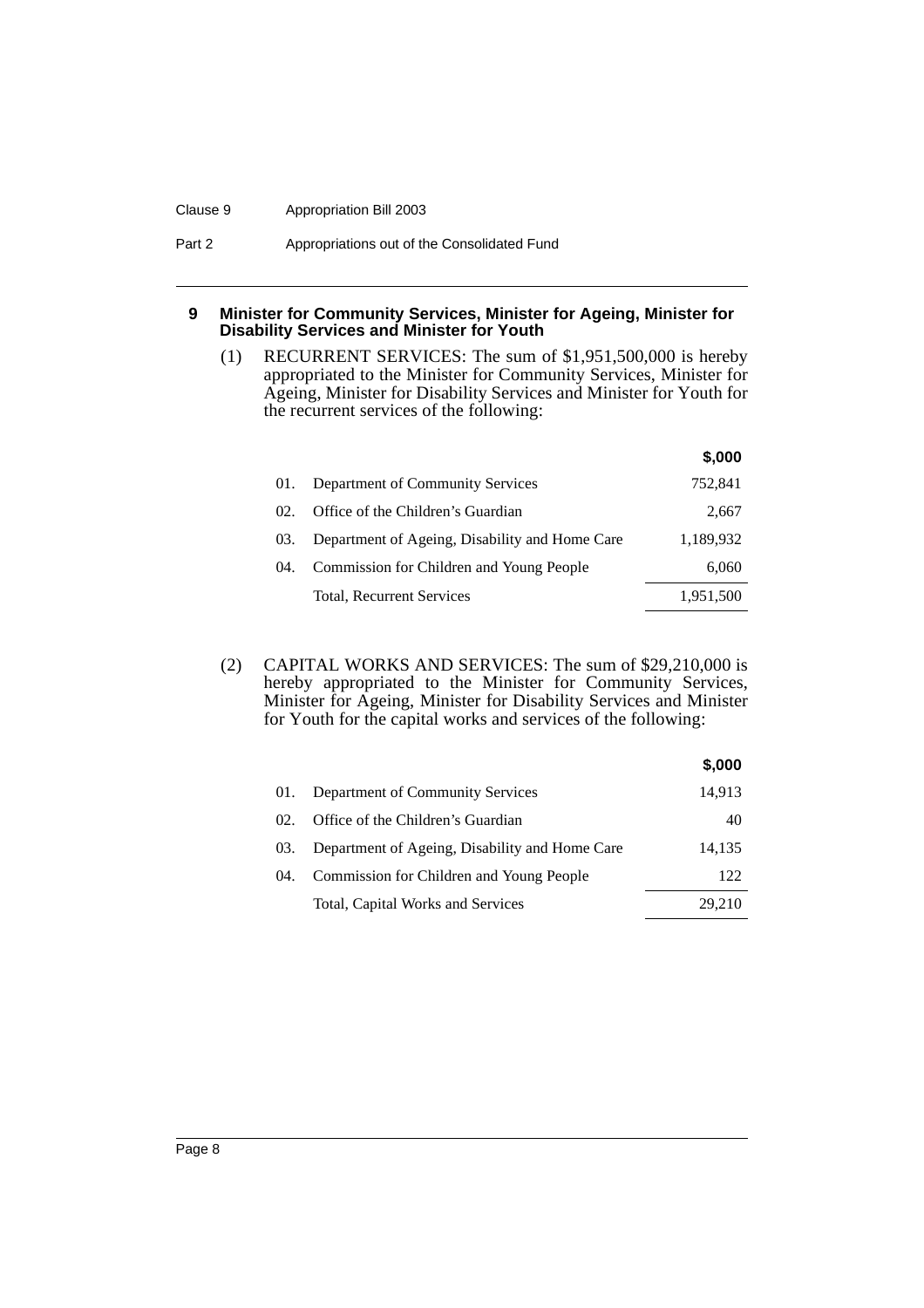| Appropriation Bill 2003                     | Clause 10 |
|---------------------------------------------|-----------|
| Appropriations out of the Consolidated Fund | Part 2    |

## <span id="page-10-0"></span>**10 Minister for Education and Training and Minister for Aboriginal Affairs**

(1) RECURRENT SERVICES: The sum of \$6,934,467,000 is hereby appropriated to the Minister for Education and Training and Minister for Aboriginal Affairs for the recurrent services of the following:

|                 |                                      | \$,000    |
|-----------------|--------------------------------------|-----------|
|                 | Department of Education and Training | 6,831,745 |
| 02 <sub>1</sub> | Office of the Board of Studies       | 80,033    |
| 0 <sup>3</sup>  | Department of Aboriginal Affairs     | 22.689    |
|                 | Total, Recurrent Services            | 6.934.467 |
|                 |                                      |           |

(2) CAPITAL WORKS AND SERVICES: The sum of \$357,887,000 is hereby appropriated to the Minister for Education and Training and Minister for Aboriginal Affairs for the capital works and services of the following:

|     |                                      | \$,000  |
|-----|--------------------------------------|---------|
|     | Department of Education and Training | 357,148 |
| 02. | Office of the Board of Studies       | 700     |
| 03  | Department of Aboriginal Affairs     | 39      |
|     | Total, Capital Works and Services    | 357,887 |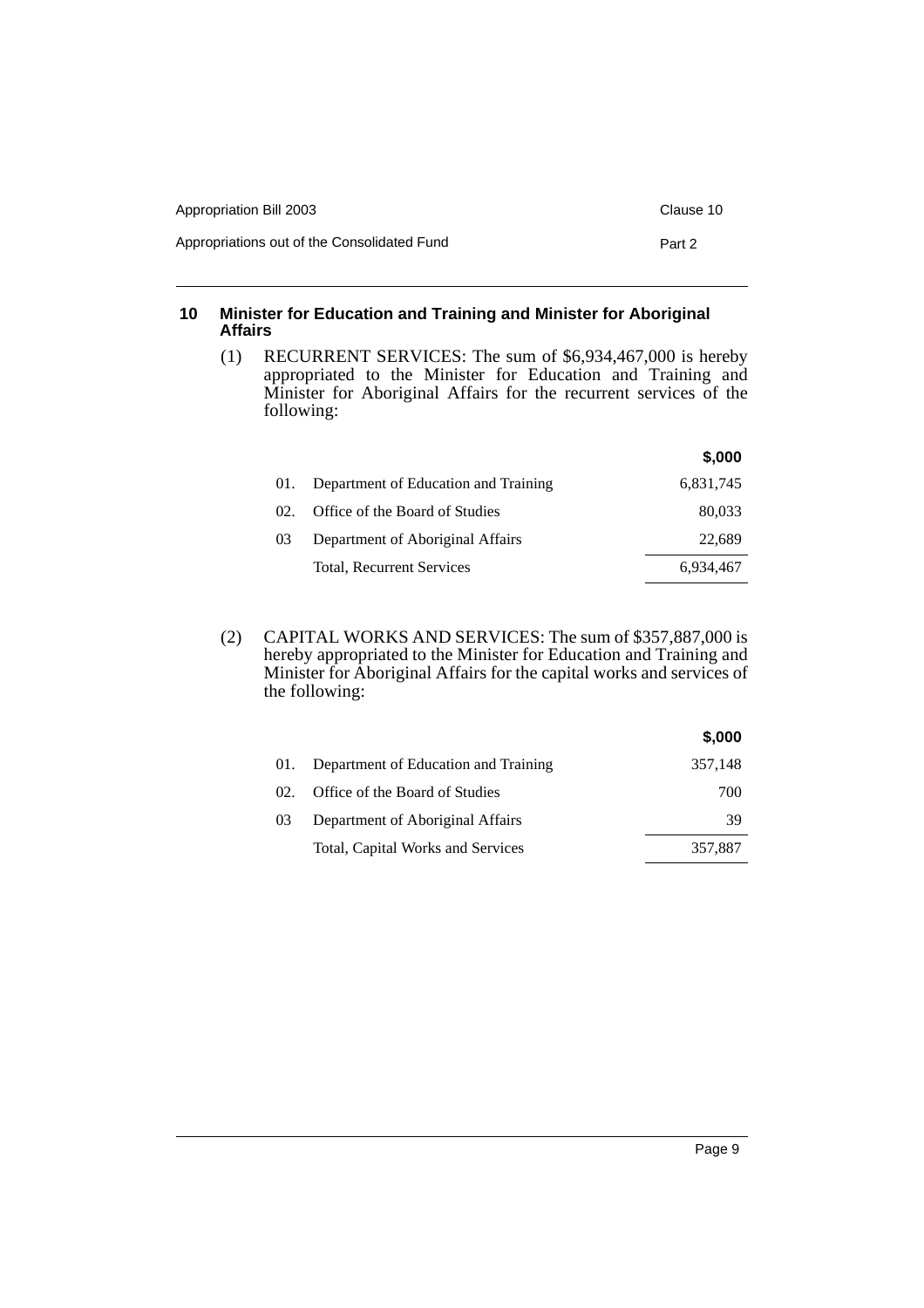#### Clause 11 Appropriation Bill 2003

#### <span id="page-11-0"></span>**11 Minister for Energy and Utilities and Minister for Science and Medical Research**

(1) RECURRENT SERVICES: The sum of \$256,541,000 is hereby appropriated to the Minister for Energy and Utilities and Minister for Science and Medical Research for the recurrent services of the following:

|     |                                            | \$,000  |
|-----|--------------------------------------------|---------|
| 01. | Ministry of Energy and Utilities           | 166,737 |
| 02. | Payments for Water and Sewerage Assistance | 89.804  |
|     | <b>Total, Recurrent Services</b>           | 256,541 |

(2) CAPITAL WORKS AND SERVICES: The sum of \$17,522,000 is hereby appropriated to the Minister for Energy and Utilities and Minister for Science and Medical Research for the capital works and services of the following:

|     |                                   | J.UUU  |
|-----|-----------------------------------|--------|
| 01. | Ministry of Energy and Utilities  | 17.522 |
|     | Total, Capital Works and Services | 17.522 |

**\$,000**

## <span id="page-11-1"></span>**12 Minister for Gaming and Racing**

(1) RECURRENT SERVICES: The sum of \$34,887,000 is hereby appropriated to the Minister for Gaming and Racing for the recurrent services of the following:

|     |                                 | \$,000 |
|-----|---------------------------------|--------|
| 01. | Department of Gaming and Racing | 28,729 |
| 02. | Casino Control Authority        | 6,158  |
|     | Total, Recurrent Services       | 34.887 |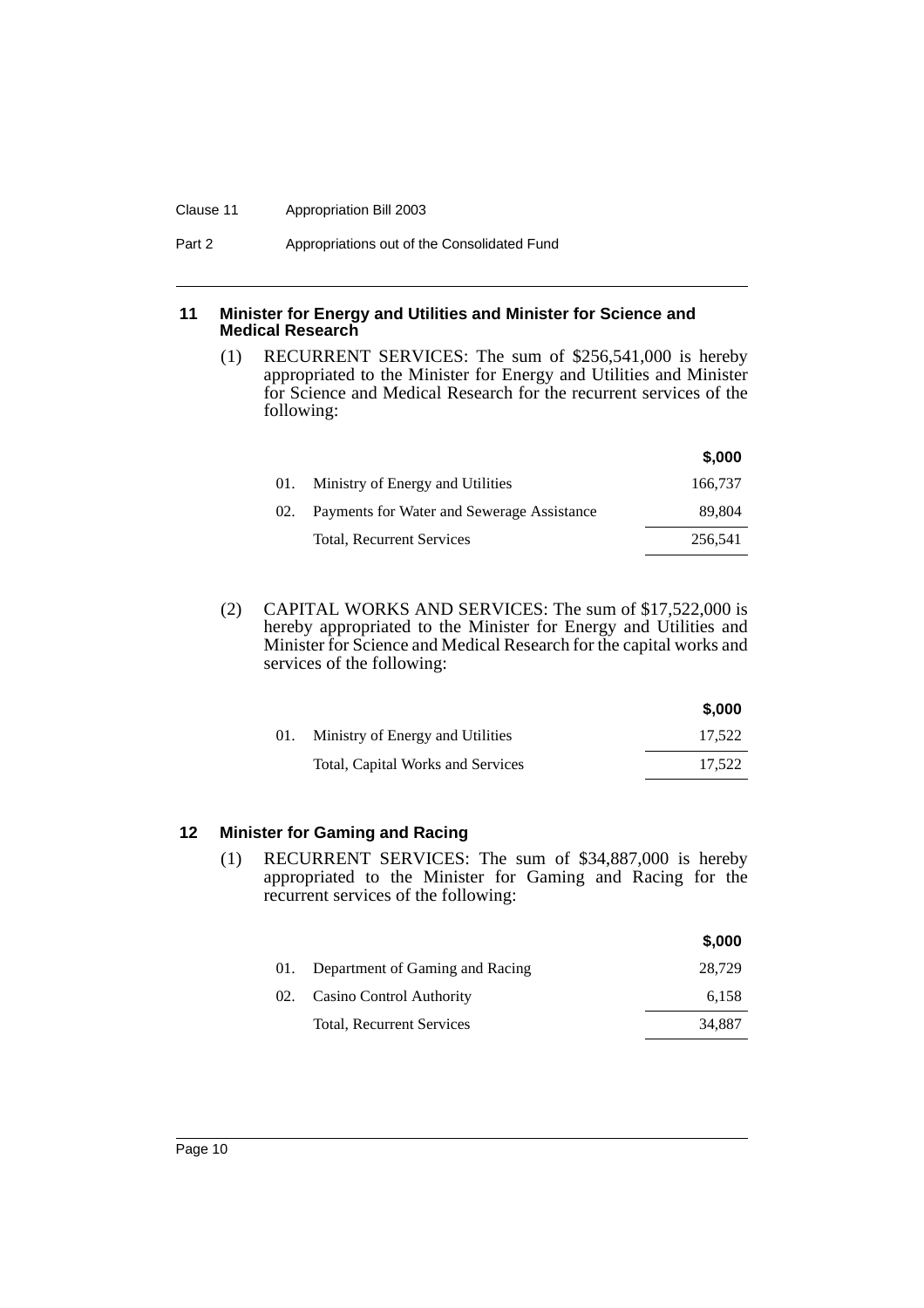| Appropriation Bill 2003                     | Clause 13 |
|---------------------------------------------|-----------|
| Appropriations out of the Consolidated Fund | Part 2    |

(2) CAPITAL WORKS AND SERVICES: The sum of \$472,000 is hereby appropriated to the Minister for Gaming and Racing for the capital works and services of the following:

|     |                                   | \$,000 |
|-----|-----------------------------------|--------|
| 01. | Department of Gaming and Racing   | 402    |
| 02. | Casino Control Authority          | 70     |
|     | Total, Capital Works and Services |        |

## <span id="page-12-0"></span>**13 Minister for Health**

(1) RECURRENT SERVICES: The sum of \$7,363,354,000 is hereby appropriated to the Minister for Health for the recurrent services of the following:

|     |                                          | \$,000    |
|-----|------------------------------------------|-----------|
| 01. | Department of Health                     | 7,356,141 |
| 02. | <b>Health Care Complaints Commission</b> | 7.213     |
|     | Total, Recurrent Services                | 7.363.354 |

(2) CAPITAL WORKS AND SERVICES: The sum of \$371,335,000 is hereby appropriated to the Minister for Health for the capital works and services of the following:

|                                   | \$.000  |
|-----------------------------------|---------|
| 01. Department of Health          | 371,335 |
| Total, Capital Works and Services | 371,335 |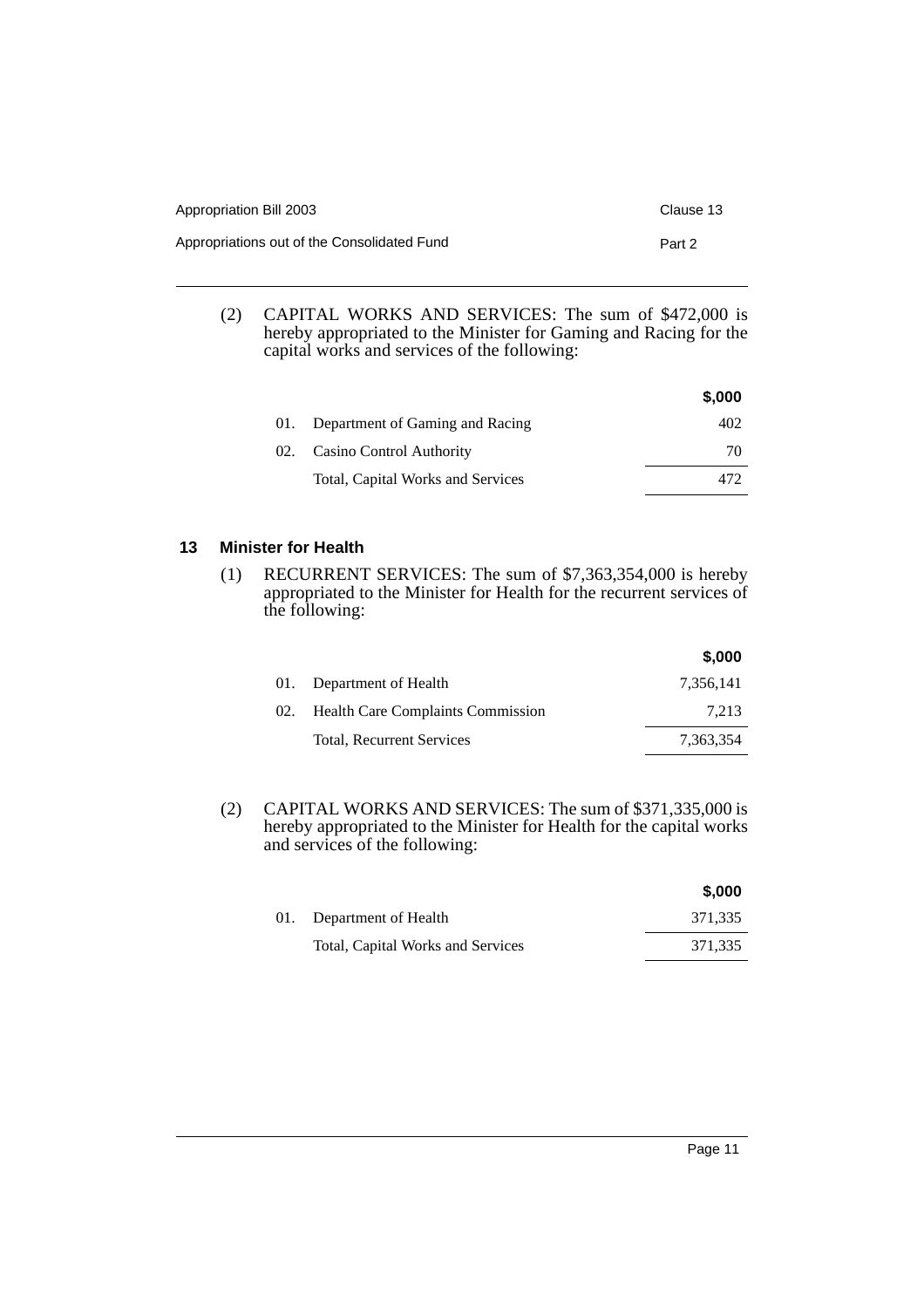#### Clause 14 Appropriation Bill 2003

## <span id="page-13-0"></span>**14 Minister for Infrastructure and Planning and Minister for Natural Resources**

(1) RECURRENT SERVICES: The sum of \$507,234,000 is hereby appropriated to the Minister for Infrastructure and Planning and Minister for Natural Resources for the recurrent services of the following:

|     |                                                                 | \$,000  |
|-----|-----------------------------------------------------------------|---------|
| 01  | Heritage Office                                                 | 6.215   |
| 02. | Department of Infrastructure, Planning and Natural<br>Resources | 461,435 |
| 03. | Department of Lands                                             | 39.584  |
|     | Total, Recurrent Services                                       | 507,234 |

(2) CAPITAL WORKS AND SERVICES: The sum of \$17,115,000 is hereby appropriated to the Minister for Infrastructure and Planning and Minister for Natural Resources for the capital works and services of the following:

|     |                                                                 | \$,000 |
|-----|-----------------------------------------------------------------|--------|
| 01. | Heritage Office                                                 | 19     |
| 02. | Department of Infrastructure, Planning and Natural<br>Resources | 16.096 |
| 03. | Department of Lands                                             | 1,000  |
|     | Total, Capital Works and Services                               | 17,115 |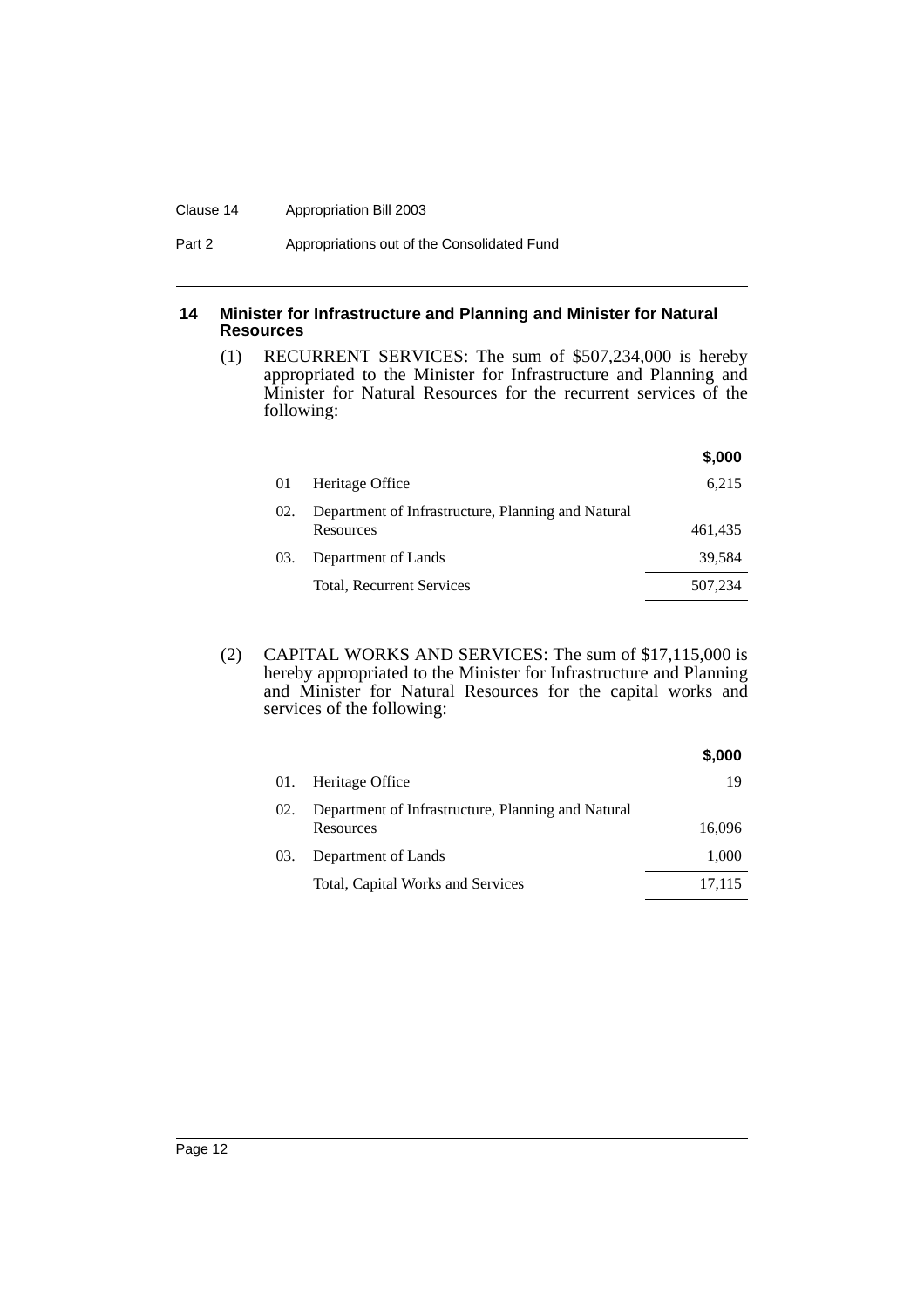| Appropriation Bill 2003                     | Clause 15 |
|---------------------------------------------|-----------|
| Appropriations out of the Consolidated Fund | Part 2    |

## <span id="page-14-0"></span>**15 Minister for Justice**

(1) RECURRENT SERVICES: The sum of \$553,368,000 is hereby appropriated to the Minister for Justice for the recurrent services of the following:

|     |                                   | \$,000  |
|-----|-----------------------------------|---------|
| 01. | Department of Corrective Services | 553,368 |
|     | <b>Total, Recurrent Services</b>  | 553,368 |

(2) CAPITAL WORKS AND SERVICES: The sum of \$107,270,000 is hereby appropriated to the Minister for Justice for the capital works and services of the following:

|                                   | \$,000  |
|-----------------------------------|---------|
| Department of Corrective Services | 107,270 |
| Total, Capital Works and Services | 107,270 |

## <span id="page-14-1"></span>**16 Minister for Juvenile Justice and Minister for Western Sydney**

(1) RECURRENT SERVICES: The sum of \$108,249,000 is hereby appropriated to the Minister for Juvenile Justice and Minister for Western Sydney for the recurrent services of the following:

|                                    | \$,000  |
|------------------------------------|---------|
| 01. Department of Juvenile Justice | 108.249 |
| Total, Recurrent Services          | 108.249 |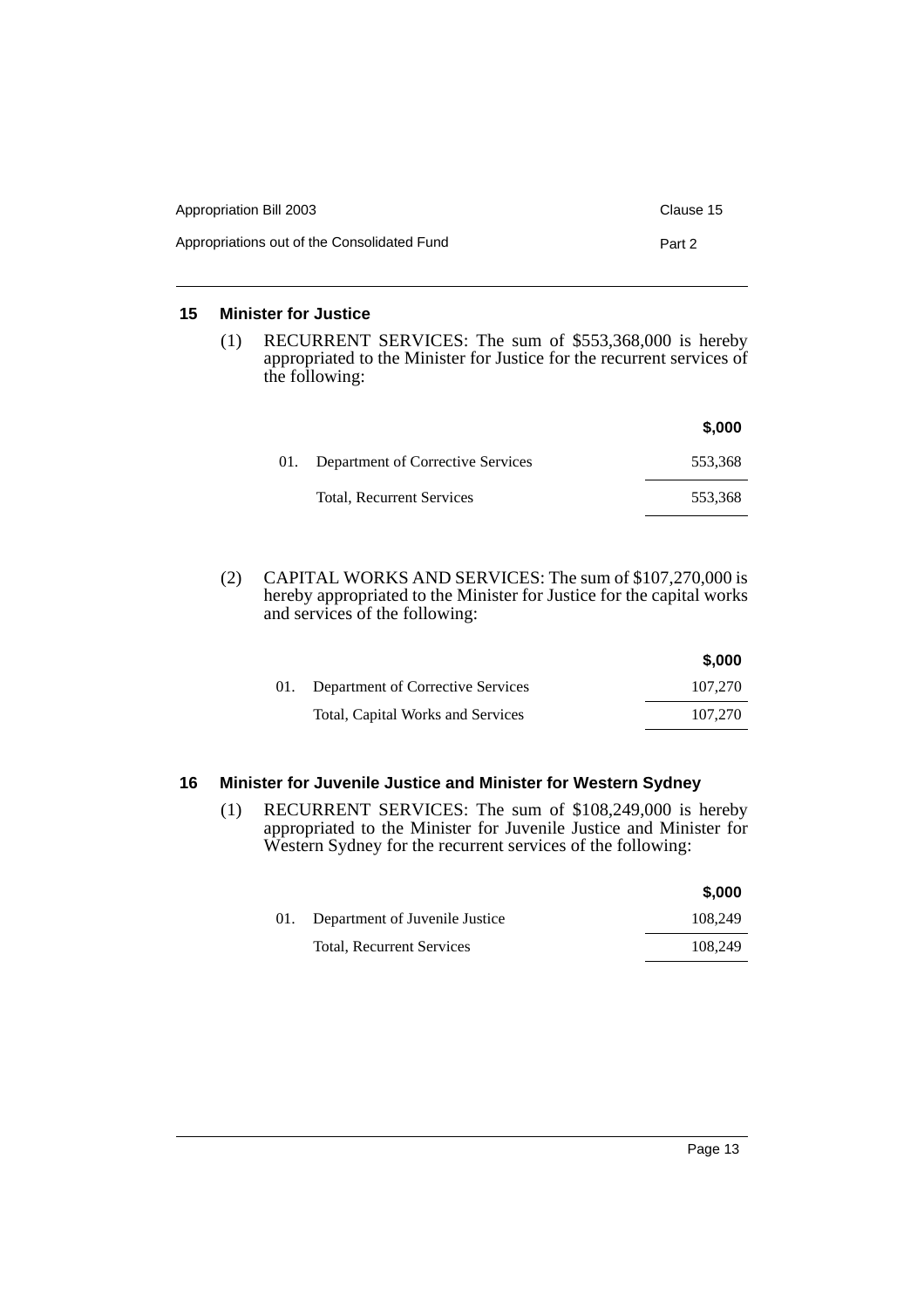#### Clause 17 Appropriation Bill 2003

| Part 2 | Appropriations out of the Consolidated Fund |
|--------|---------------------------------------------|
|--------|---------------------------------------------|

(2) CAPITAL WORKS AND SERVICES: The sum of \$42,349,000 is hereby appropriated to the Minister for Juvenile Justice and Minister for Western Sydney for the capital works and services of the following:

|                                    | \$,000 |
|------------------------------------|--------|
| 01. Department of Juvenile Justice | 42.349 |
| Total, Capital Works and Services  | 42.349 |

## <span id="page-15-0"></span>**17 Minister for Mineral Resources**

(1) RECURRENT SERVICES: The sum of \$84,351,000 is hereby appropriated to the Minister for Mineral Resources for the recurrent services of the following:

|     |                                 | \$,000 |
|-----|---------------------------------|--------|
| 01. | Department of Mineral Resources | 45,735 |
|     | 02. Coal Compensation Board     | 38,616 |
|     | Total, Recurrent Services       | 84,351 |

(2) CAPITAL WORKS AND SERVICES: The sum of \$13,745,000 is hereby appropriated to the Minister for Mineral Resources for the capital works and services of the following:

|     |                                   | \$,000 |
|-----|-----------------------------------|--------|
| 01. | Department of Mineral Resources   | 13.645 |
|     | 02. Coal Compensation Board       | 100    |
|     | Total, Capital Works and Services | 13.745 |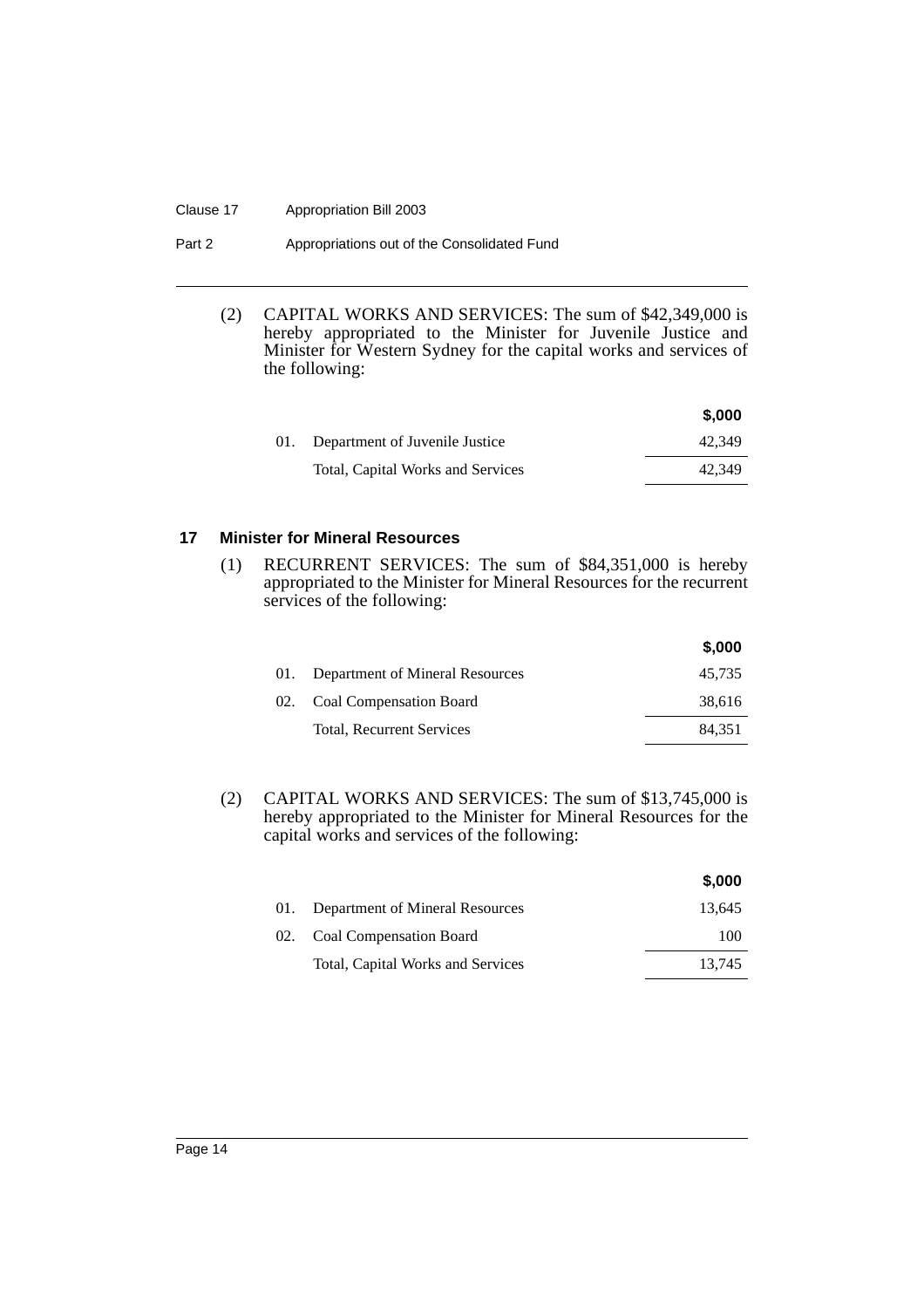| Appropriation Bill 2003                     | Clause 18 |
|---------------------------------------------|-----------|
| Appropriations out of the Consolidated Fund | Part 2    |

## <span id="page-16-0"></span>**18 Minister for Police**

(1) RECURRENT SERVICES: The sum of \$1,531,462,000 is hereby appropriated to the Minister for Police for the recurrent services of the following:

|     |                                  | \$,000    |
|-----|----------------------------------|-----------|
| 01. | Ministry for Police              | 5,349     |
| 02. | NSW Police                       | 1,501,903 |
| 03. | New South Wales Crime Commission | 9.436     |
| 04. | Police Integrity Commission      | 14,774    |
|     | Total, Recurrent Services        | 1,531,462 |

(2) CAPITAL WORKS AND SERVICES: The sum of \$70,388,000 is hereby appropriated to the Minister for Police for the capital works and services of the following:

|          |                                   | \$,000 |
|----------|-----------------------------------|--------|
| 01.      | Ministry for Police               | 279    |
| $\Omega$ | <b>NSW Police</b>                 | 66,492 |
| 03.      | New South Wales Crime Commission  | 2,567  |
| 04.      | Police Integrity Commission       | 1,050  |
|          | Total, Capital Works and Services | 70,388 |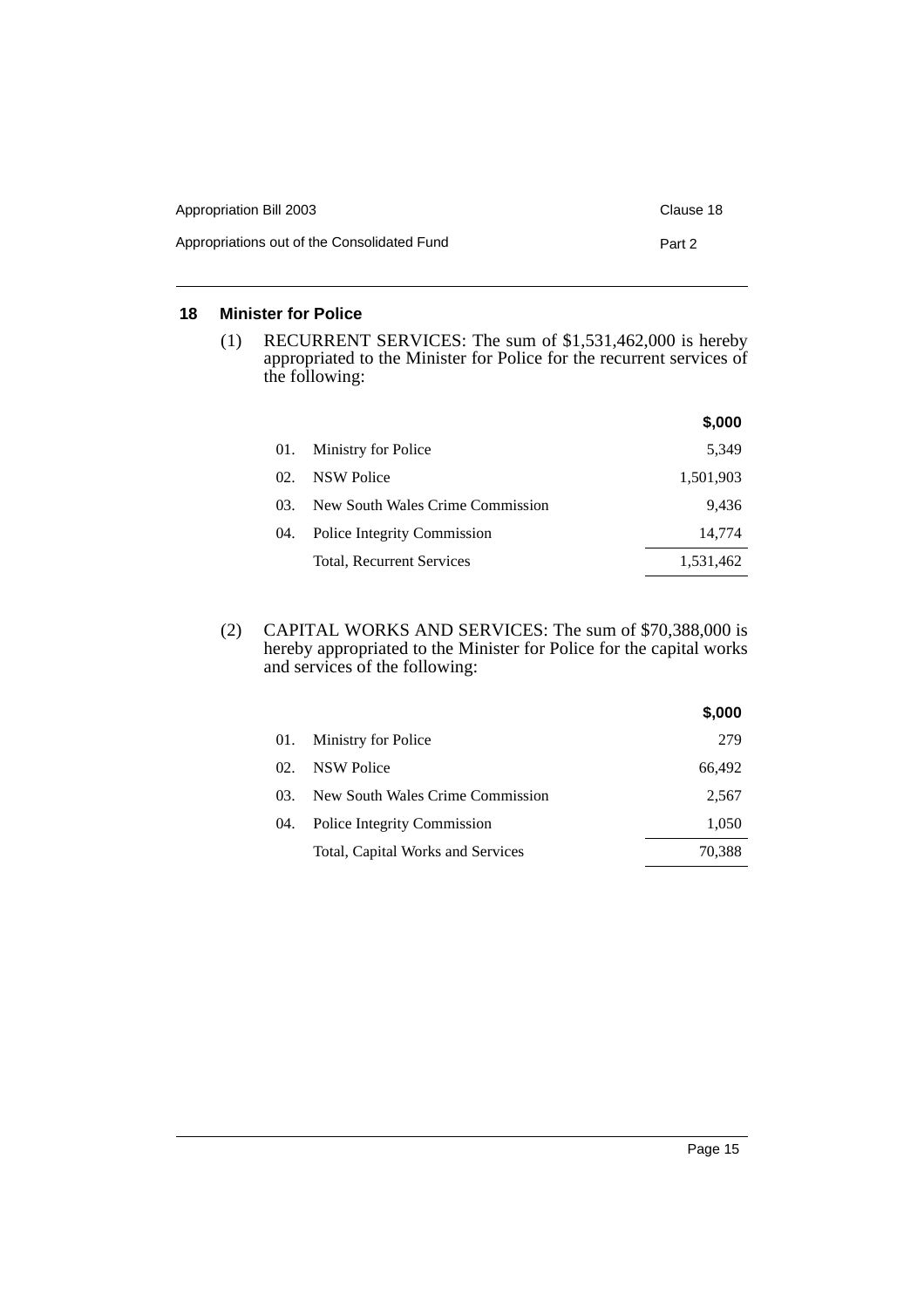#### Clause 19 Appropriation Bill 2003

Part 2 **Appropriations out of the Consolidated Fund** 

## <span id="page-17-0"></span>**19 Minister for Roads and Minister for Housing**

(1) RECURRENT SERVICES: The sum of \$1,726,296,000 is hereby appropriated to the Minister for Roads and Minister for Housing for the recurrent services of the following:

|     |                                                                          | \$,000    |
|-----|--------------------------------------------------------------------------|-----------|
| 01. | Roads and Traffic Authority                                              | 1,258,738 |
| 02. | Payments to Other Government Bodies Under the<br>Control of the Minister | 467,558   |
|     | Total, Recurrent Services                                                | 1,726,296 |

(2) CAPITAL WORKS AND SERVICES: The sum of \$1,044,593,000 is hereby appropriated to the Minister for Roads and Minister for Housing for the capital works and services of the following:

|     |                                   | \$,000    |
|-----|-----------------------------------|-----------|
| 01. | Roads and Traffic Authority       | 1.044.593 |
|     | Total, Capital Works and Services | 1.044.593 |

#### <span id="page-17-1"></span>**20 Minister for Rural Affairs, Minister for Local Government and Minister for Emergency Services**

(1) RECURRENT SERVICES: The sum of \$509,218,000 is hereby appropriated to the Minister for Rural Affairs, Minister for Local Government and Minister for Emergency Services for the recurrent services of the following:

|     |                                  | \$,000  |
|-----|----------------------------------|---------|
| 01. | Department of Local Government   | 84.974  |
| 02. | New South Wales Fire Brigades    | 386,193 |
| 03. | Department of Rural Fire Service | 18,632  |
| 04. | <b>State Emergency Service</b>   | 19,419  |
|     | Total, Recurrent Services        | 509.218 |
|     |                                  |         |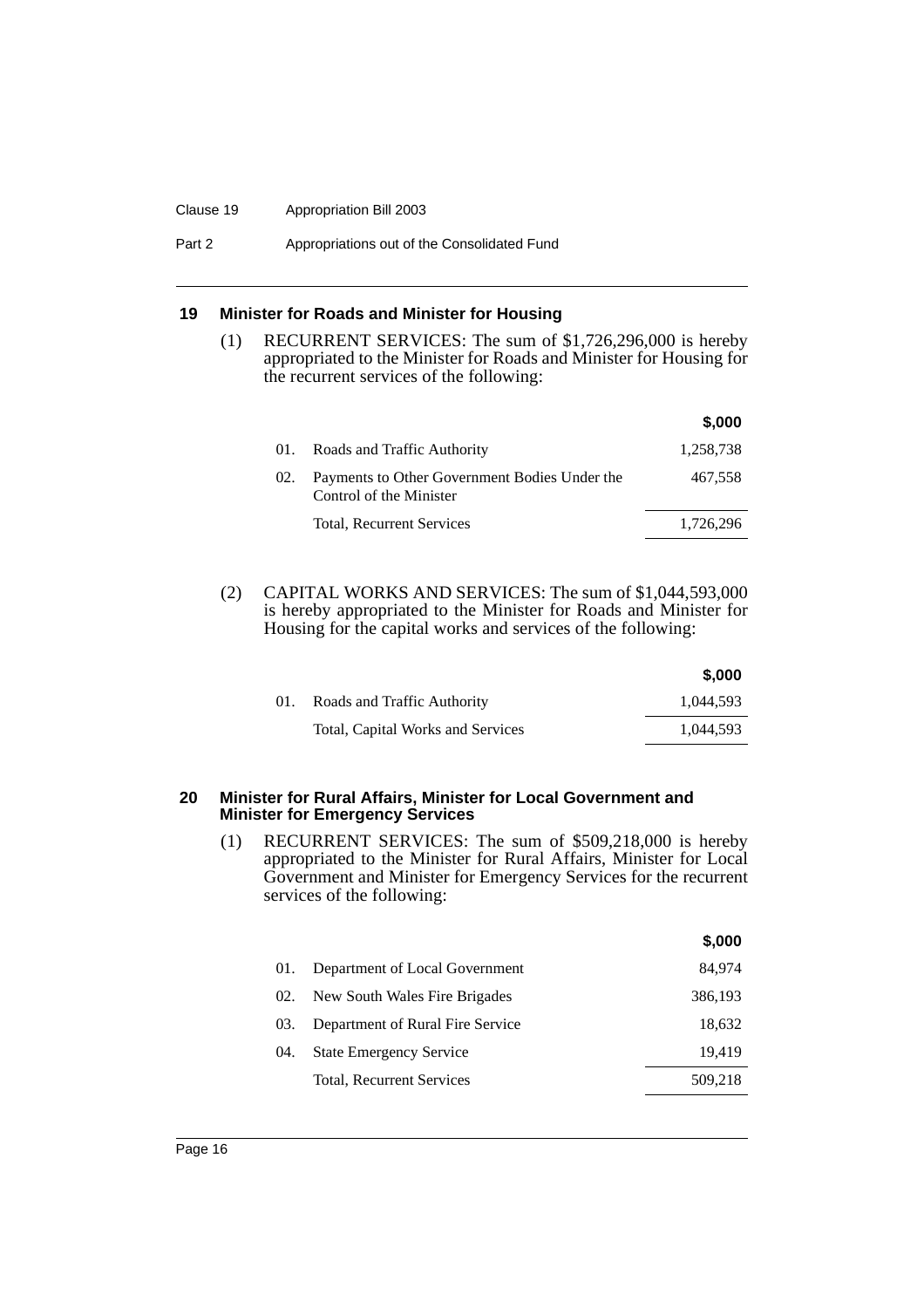| Appropriation Bill 2003                     | Clause 21 |
|---------------------------------------------|-----------|
| Appropriations out of the Consolidated Fund | Part 2    |

(2) CAPITAL WORKS AND SERVICES: The sum of \$18,927,000 is hereby appropriated to the Minister for Rural Affairs, Minister for Local Government and Minister for Emergency Services for the capital works and services of the following:

|     |                                   | \$,000 |
|-----|-----------------------------------|--------|
| 01. | Department of Local Government    | 340    |
| 02. | New South Wales Fire Brigades     | 13,996 |
| 03. | Department of Rural Fire Service  | 311    |
| 04. | <b>State Emergency Service</b>    | 4,280  |
|     | Total, Capital Works and Services | 18.927 |

## <span id="page-18-0"></span>**21 Special Minister of State, Minister for Commerce, Minister for Industrial Relations and Minister for the Central Coast**

(1) RECURRENT SERVICES: The sum of \$148,705,000 is hereby appropriated to the Special Minister of State, Minister for Commerce, Minister for Industrial Relations and Minister for the Central Coast for the recurrent services of the following:

|     |                                  | \$,000  |
|-----|----------------------------------|---------|
| 01. | Department of Commerce           | 148.705 |
|     | <b>Total, Recurrent Services</b> | 148.705 |

(2) CAPITAL WORKS AND SERVICES: The sum of \$16,377,000 is hereby appropriated to the Special Minister of State, Minister for Commerce, Minister for Industrial Relations and Minister for the Central Coast for the capital works and services of the following:

|                                   | \$.000 |
|-----------------------------------|--------|
| 01. Department of Commerce        | 16.377 |
| Total, Capital Works and Services | 16.377 |
|                                   |        |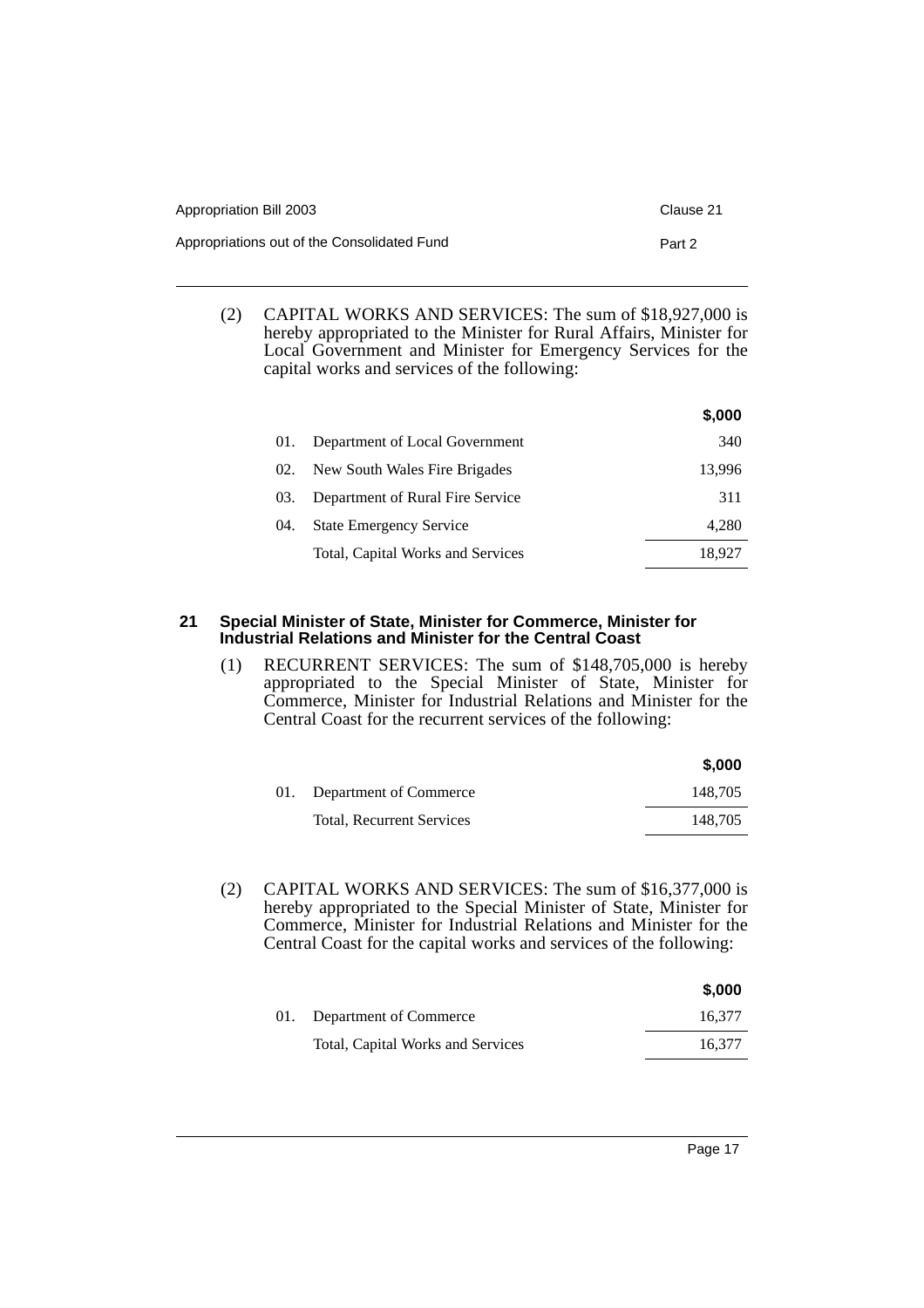#### Clause 22 Appropriation Bill 2003

## <span id="page-19-0"></span>**22 Minister for Tourism and Sport and Recreation and Minister for Women**

(1) RECURRENT SERVICES: The sum of \$140,005,000 is hereby appropriated to the Minister for Tourism and Sport and Recreation and Minister for Women for the recurrent services of the following:

|      |                                             | \$,000  |
|------|---------------------------------------------|---------|
| 01.  | Tourism New South Wales                     | 39,518  |
| 02.  | Sydney Olympic Park Authority               | 42,620  |
| 03.  | Department of Sport and Recreation          | 48,942  |
| (14) | <b>Centennial Park and Moore Park Trust</b> | 3,668   |
| 05.  | Department for Women                        | 5,257   |
|      | Total, Recurrent Services                   | 140,005 |

(2) CAPITAL WORKS AND SERVICES: The sum of \$28,866,000 is hereby appropriated to the Minister for Tourism and Sport and Recreation and Minister for Women for the capital works and services of the following:

|     |                                      | \$,000 |
|-----|--------------------------------------|--------|
| 01. | Tourism New South Wales              | 810    |
| 02. | <b>Sydney Olympic Park Authority</b> | 10,789 |
| 03. | Department of Sport and Recreation   | 11,246 |
| 04. | Centennial Park and Moore Park Trust | 5,953  |
| 05. | Department for Women                 | 68     |
|     | Total, Capital Works and Services    | 28,866 |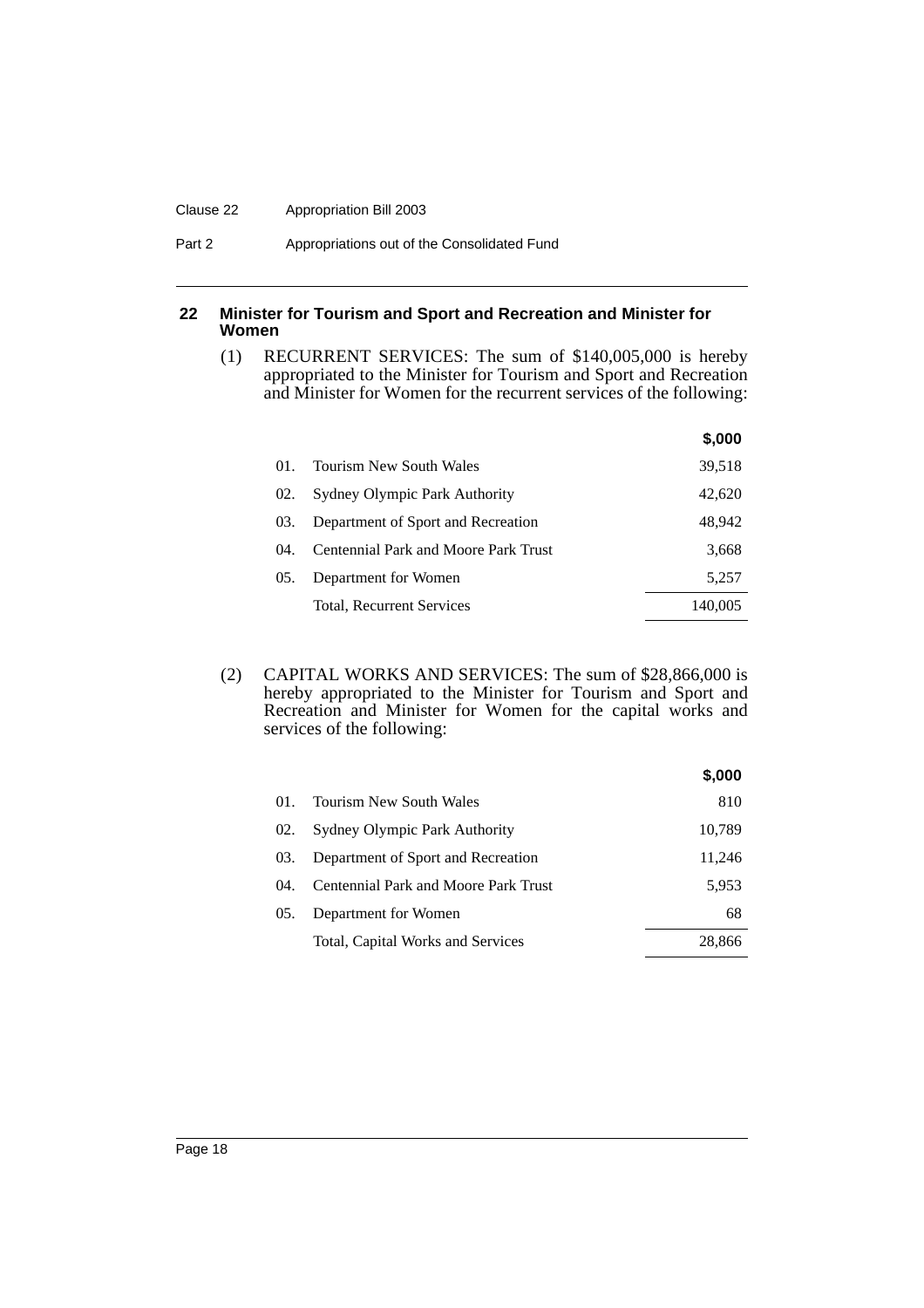| Appropriation Bill 2003                     | Clause 23 |
|---------------------------------------------|-----------|
| Appropriations out of the Consolidated Fund | Part 2    |

## <span id="page-20-0"></span>**23 Minister for Transport Services and Minister for the Hunter**

(1) RECURRENT SERVICES: The sum of \$2,405,289,000 is hereby appropriated to the Minister for Transport Services and Minister for the Hunter for the recurrent services of the following:

|     |                                        | \$,000    |
|-----|----------------------------------------|-----------|
| 01. | Ministry of Transport                  | 2,403,716 |
| 02. | Office of Co-ordinator General of Rail | 1.573     |
|     | Total, Recurrent Services              | 2,405,289 |

(2) CAPITAL WORKS AND SERVICES: The sum of \$41,286,000 is hereby appropriated to the Minister for Transport Services and Minister for the Hunter for the capital works and services of the following:

|     |                                   | \$,000 |
|-----|-----------------------------------|--------|
| 01. | Ministry of Transport             | 40,786 |
| 02. | Waterways Authority               | 500    |
|     | Total, Capital Works and Services | 41,286 |

## <span id="page-20-1"></span>**24 Treasurer and Minister for State Development**

(1) RECURRENT SERVICES: The sum of \$3,042,435,000 is hereby appropriated to the Treasurer and Minister for State Development for the recurrent services of the following:

|       |                                              | \$,000    |
|-------|----------------------------------------------|-----------|
| 01.   | Treasury                                     | 335,721   |
| 02.   | Crown Finance Entity                         | 2,366,091 |
| 03    | Advance to the Treasurer                     | 240,000   |
| (1)4. | Department of State and Regional Development | 100,623   |
|       | <b>Total, Recurrent Services</b>             | 3.042.435 |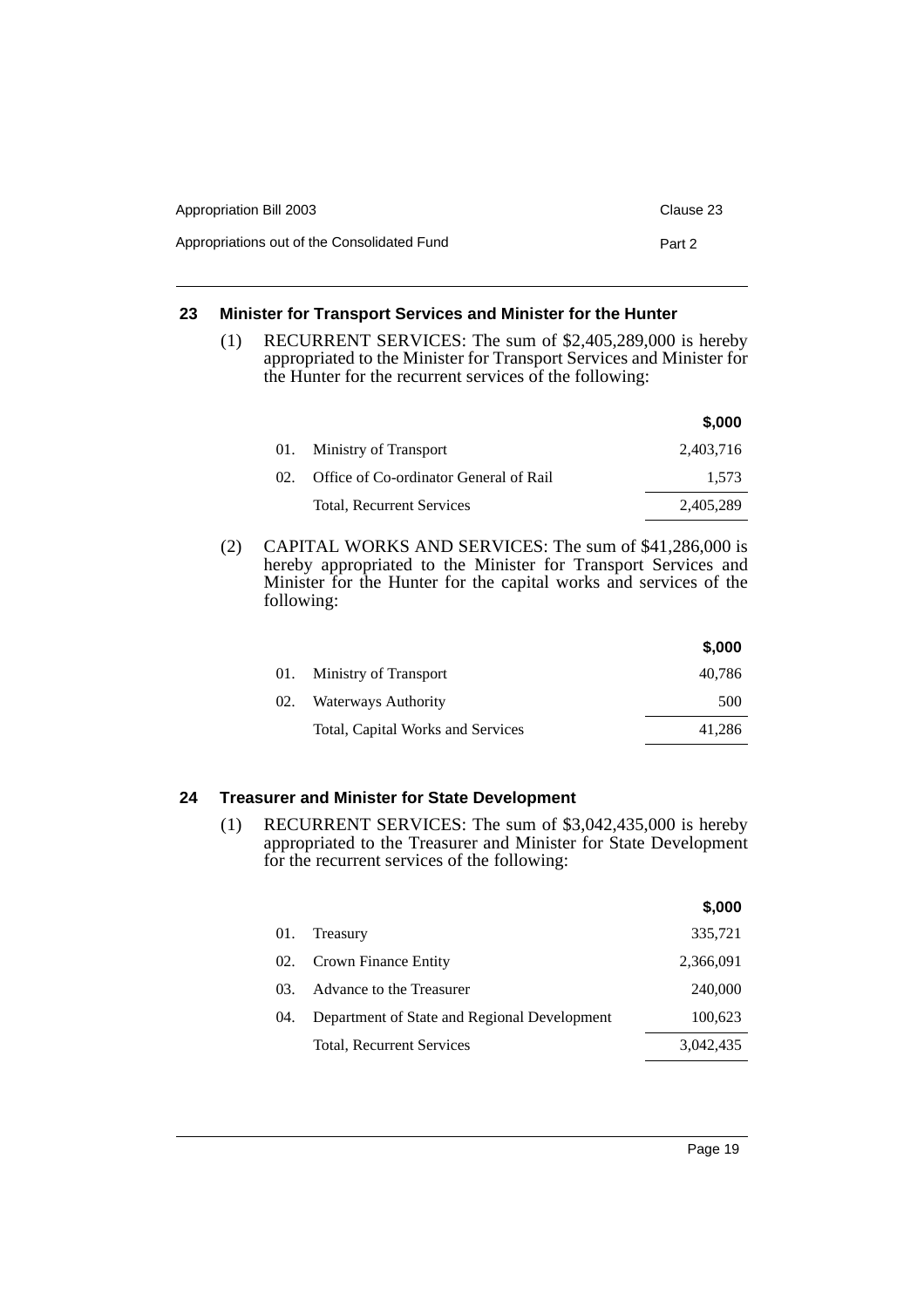## Clause 24 Appropriation Bill 2003

Part 2 **Appropriations out of the Consolidated Fund** 

## (2) CAPITAL WORKS AND SERVICES: The sum of \$1,257,029,000 is hereby appropriated to the Treasurer and Minister for State Development for the capital works and services of the following:

|     |                                              | \$,000    |
|-----|----------------------------------------------|-----------|
| 01. | Treasury                                     | 8,427     |
| 02. | Crown Finance Entity                         | 1,188,492 |
| 03. | Advance to the Treasurer                     | 60,000    |
| 04. | Department of State and Regional Development | 110       |
|     | Total, Capital Works and Services            | 1,257,029 |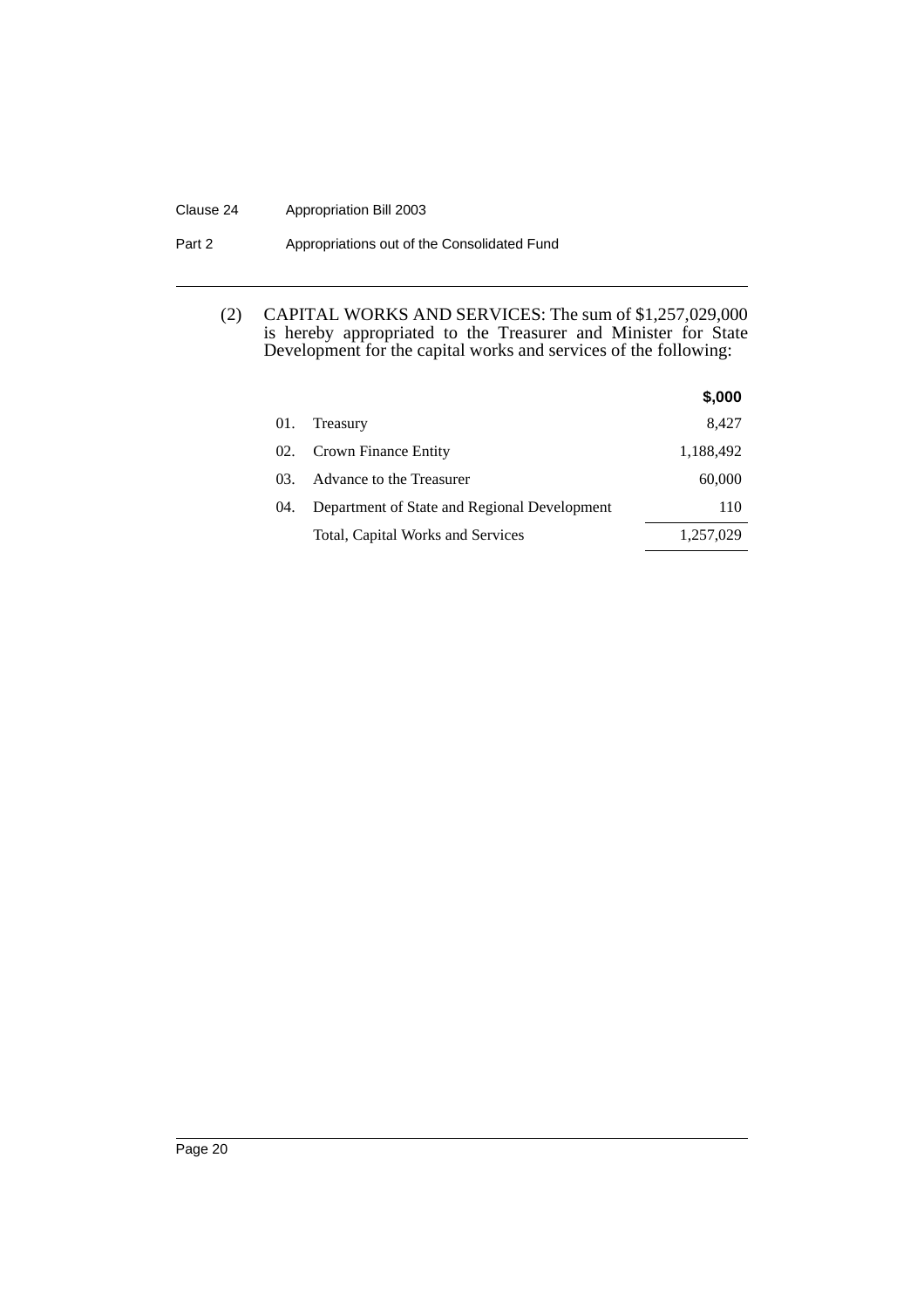Appropriation Bill 2003 **Clause 25** Clause 25

General **Part 3** 

# <span id="page-22-0"></span>**Part 3 General**

## <span id="page-22-1"></span>**25 Variation of authorised payments from Consolidated Fund**

- (1) In this section, *purpose* means a purpose specified in Part 2 in relation to a Minister to which a sum is appropriated for recurrent services or for capital works and services.
- (2) Payment of a sum appropriated under Part 2 for a purpose may not be made in excess of the sum specified for the purpose, except as provided by this section or Division 4 of Part 2 of the *Public Finance and Audit Act 1983*.
- (3) If the exigencies of government so require, the Treasurer may authorise the payment of a sum in excess of the amount specified for a purpose, but only if an equivalent sum is not paid out for another purpose, whether the other purpose is specified in relation to the same or a different Minister, subject to subsection (4).
- (4) A sum appropriated for recurrent services may only be paid out for recurrent services and a sum appropriated for capital works and services may only be paid out for capital works and services.
- (5) This section does not apply to sums appropriated by another Act.
- (6) This section does not enable the Treasurer to authorise the payment of a sum in augmentation of, or as an addition to, any salary or wages the amount of which has been fixed by law.
- (7) The Treasurer is to inform the Auditor-General of every authorisation given under this section.

## <span id="page-22-2"></span>**26 Appointment of person to carry out the functions of the Treasurer under section 25**

- (1) The Treasurer may appoint a person to carry out the Treasurer's functions under section 25.
- (2) Any such appointment is subject to such conditions (if any) as the Treasurer determines.
- (3) The Treasurer may revoke any such appointment at any time.
- (4) A person appointed under this section has, in place of the Treasurer, the Treasurer's function under section 25 (7) of informing the Auditor-General of every authorisation given by the person under section 25.